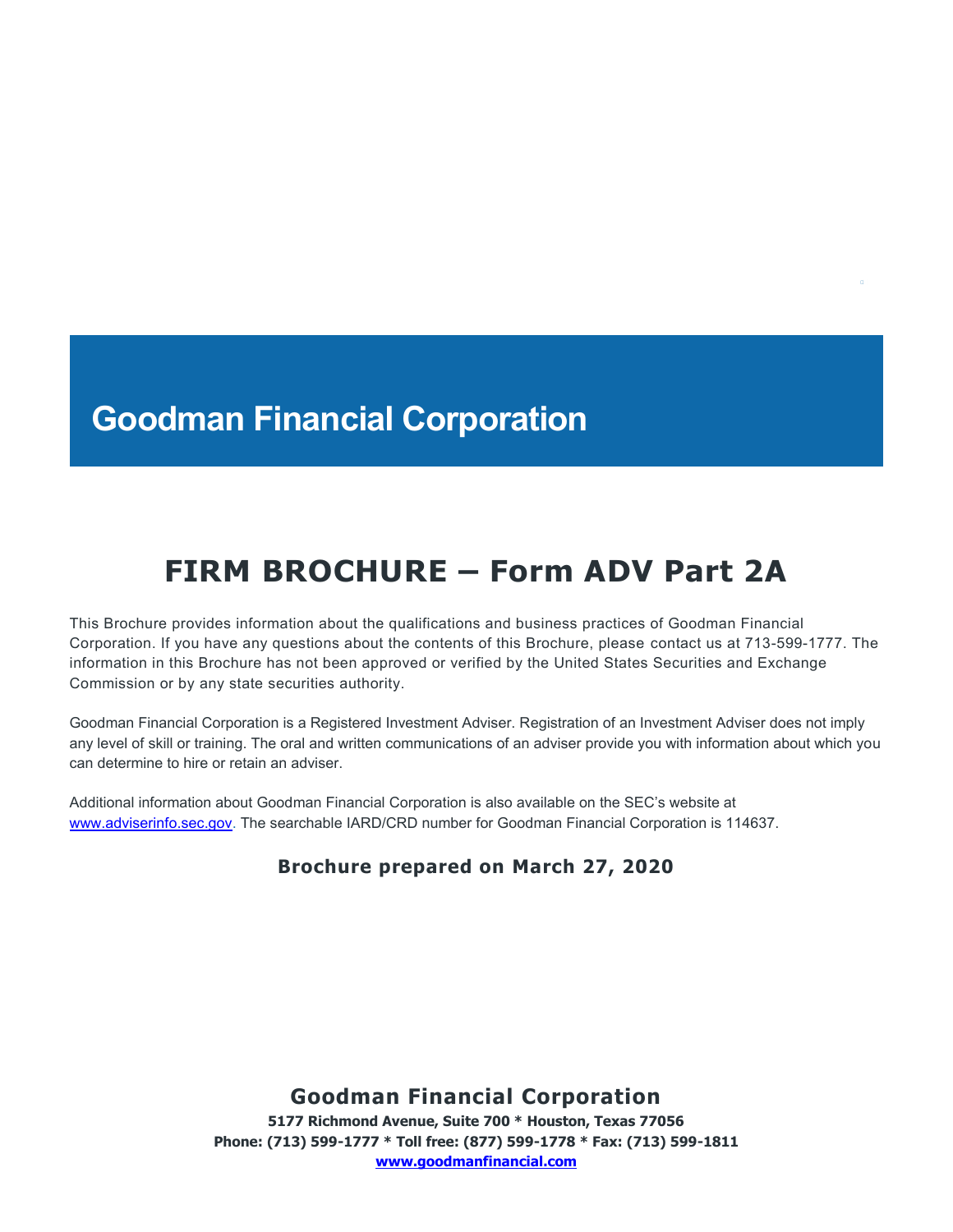# **Item 2 - Material Changes**

There have been no material changes since the last amendment to our Firm Brochure dated March 25, 2019.

Our Brochure may be requested from our office at 713-599-1777 or [info@goodmanfinancial.com.](mailto:info@goodmanfinancial.com) Our Brochure is also available on our website [www.goodmanfinancial.com](http://www.goodmanfinancial.com/) free of charge.

Additional information about Goodman Financial Corporation is also available via the SEC's website [www.adviserinfo.sec.gov.](http://www.adviserinfo.sec.gov/) The SEC's website also provides information about any persons affiliated with Goodman Financial Corporation who are registered, or are required to be registered, as investment adviser representativ es of Goodman Financial Corporation.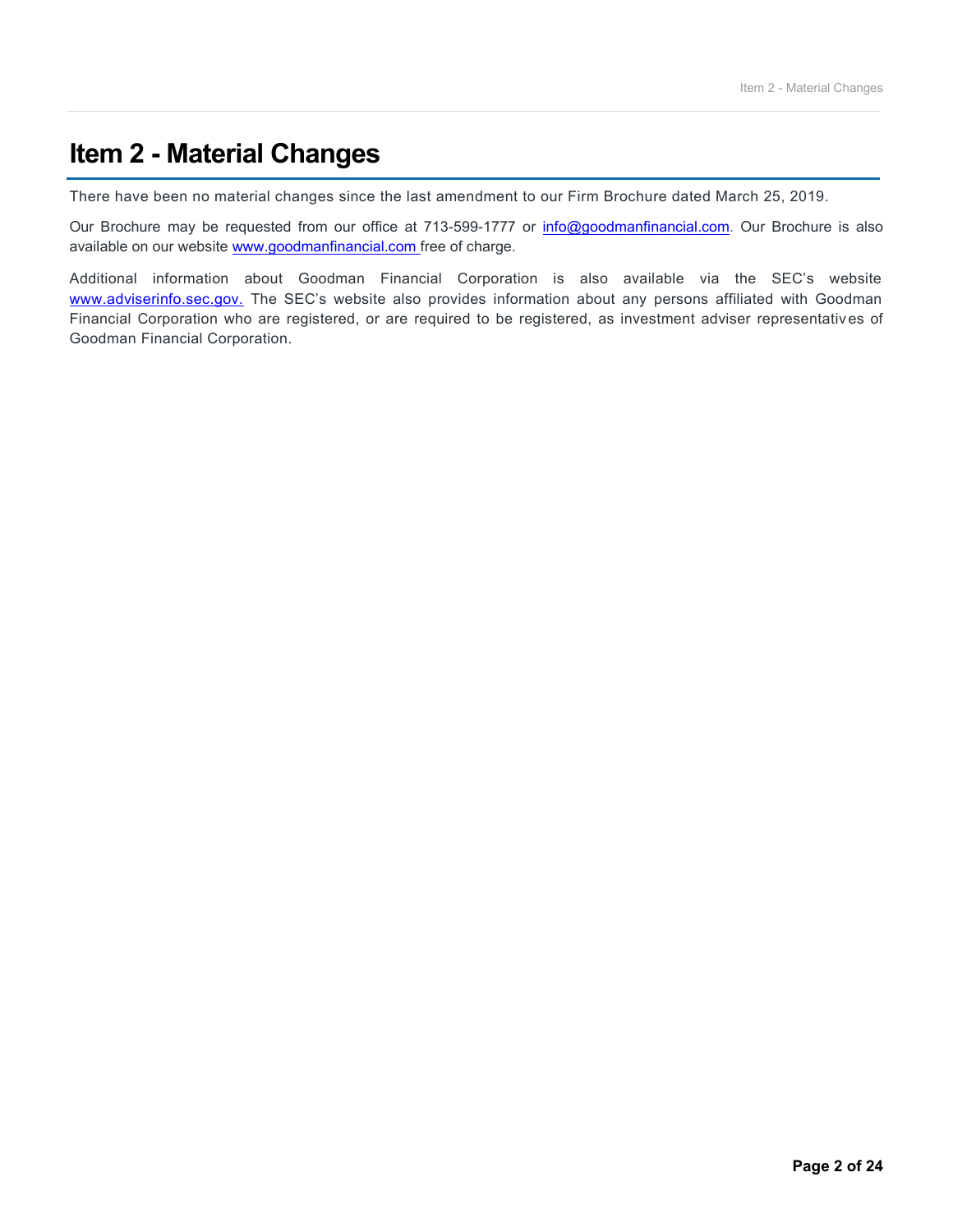# **Item 3 – Table of Contents**

| Item 6 - Performance-Based Fees and Side-By-Side Management  8                                              |
|-------------------------------------------------------------------------------------------------------------|
|                                                                                                             |
| Item 8 - Methods of Analysis, Investment Strategies and Risk of Loss10                                      |
|                                                                                                             |
| Item 10 - Other Financial Industry Activities and Affiliations 15                                           |
| Item 11 - Code of Ethics, Participation or Interest in Client Transactions and16<br><b>Personal Trading</b> |
| <b>Item 12 -</b>                                                                                            |
|                                                                                                             |
|                                                                                                             |
|                                                                                                             |
|                                                                                                             |
|                                                                                                             |
|                                                                                                             |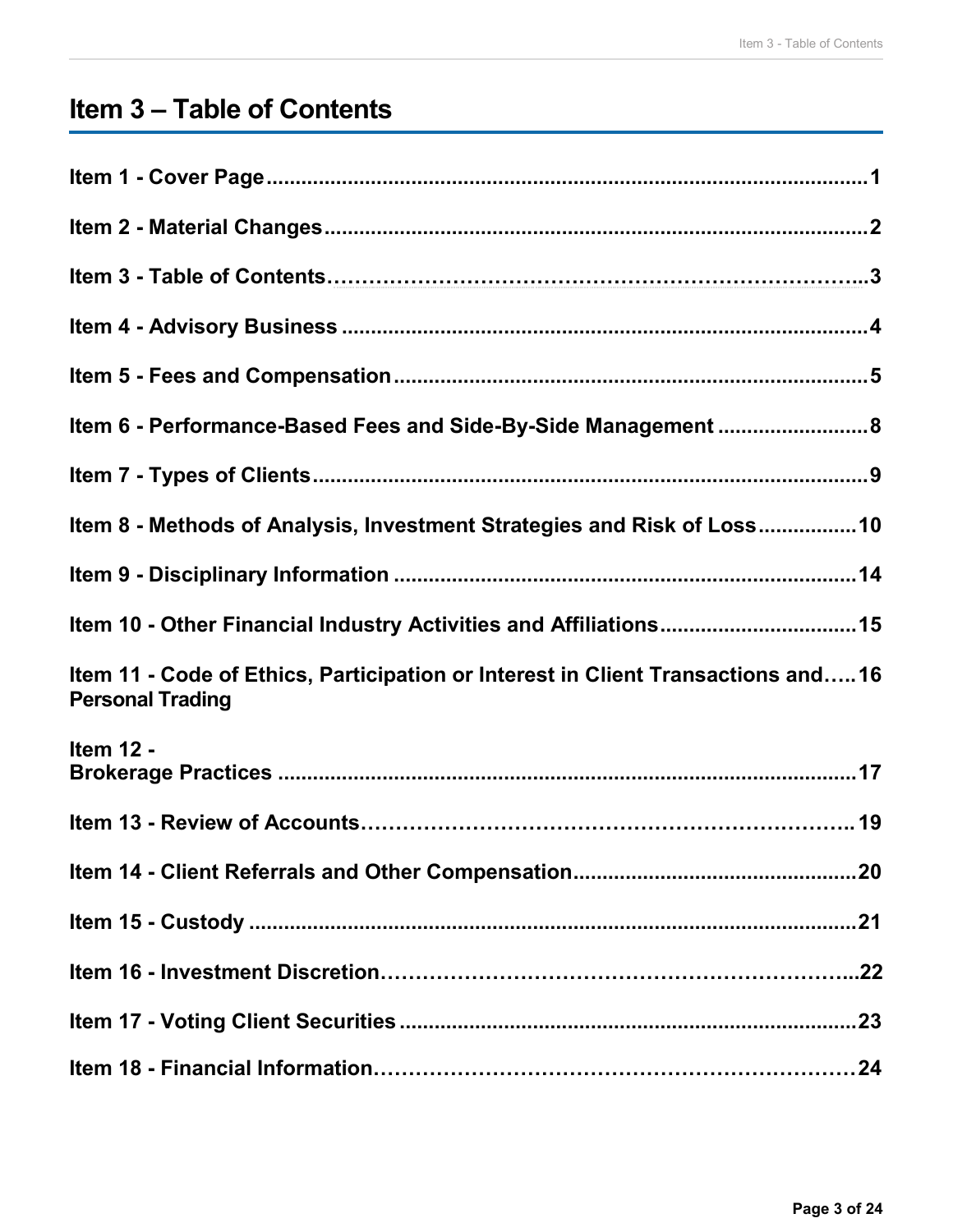## **Item 4 - Advisory Business**

Goodman Financial Corporation ("Goodman Financial," "the Firm," "our," or "we") is an independent investment management firm that provides investment advice and portfolio management services on a continuing basis, including the appropriate allocation of managed assets among cash, bonds, stocks, exchange-traded funds, and mutual funds and the selection of specific securities that will provide diversification and help meet the client's stated investment objectives.

Goodman Financial Corporation is a corporation controlled by Steve Goodman and has provided investment advice and portfolio management services since 1989. The primary shareholder of the Firm is Steve Goodman.

Though Goodman Financial provides investment advice regarding all types of securities, our focus is on building client investment portfolios through the purchase of individual bonds and equities in order to provide better tax efficiency and avoid the layering of fees. Clients can impose investment guidelines or restrictions on investing in certain securities or types of securities, thus limiting the scope of potential investments. When selecting securities and determining amounts to invest, we observe the investment guidelines and restrictions of the client.

In addition to investment advisory services, we also provide targeted financial advisory services on an as -needed basis. The financial advisory services include, but are not limited to, cash flow planning, retirement needs analysis, tax-efficient distribution strategies, gift and estate planning, employee benefits planning, annuity and insurance (life, disability, and long term care) reviews, and education planning.

As of December 31, 2019, we have \$448,226,070 in assets under management. All of these assets are managed on a discretionary basis.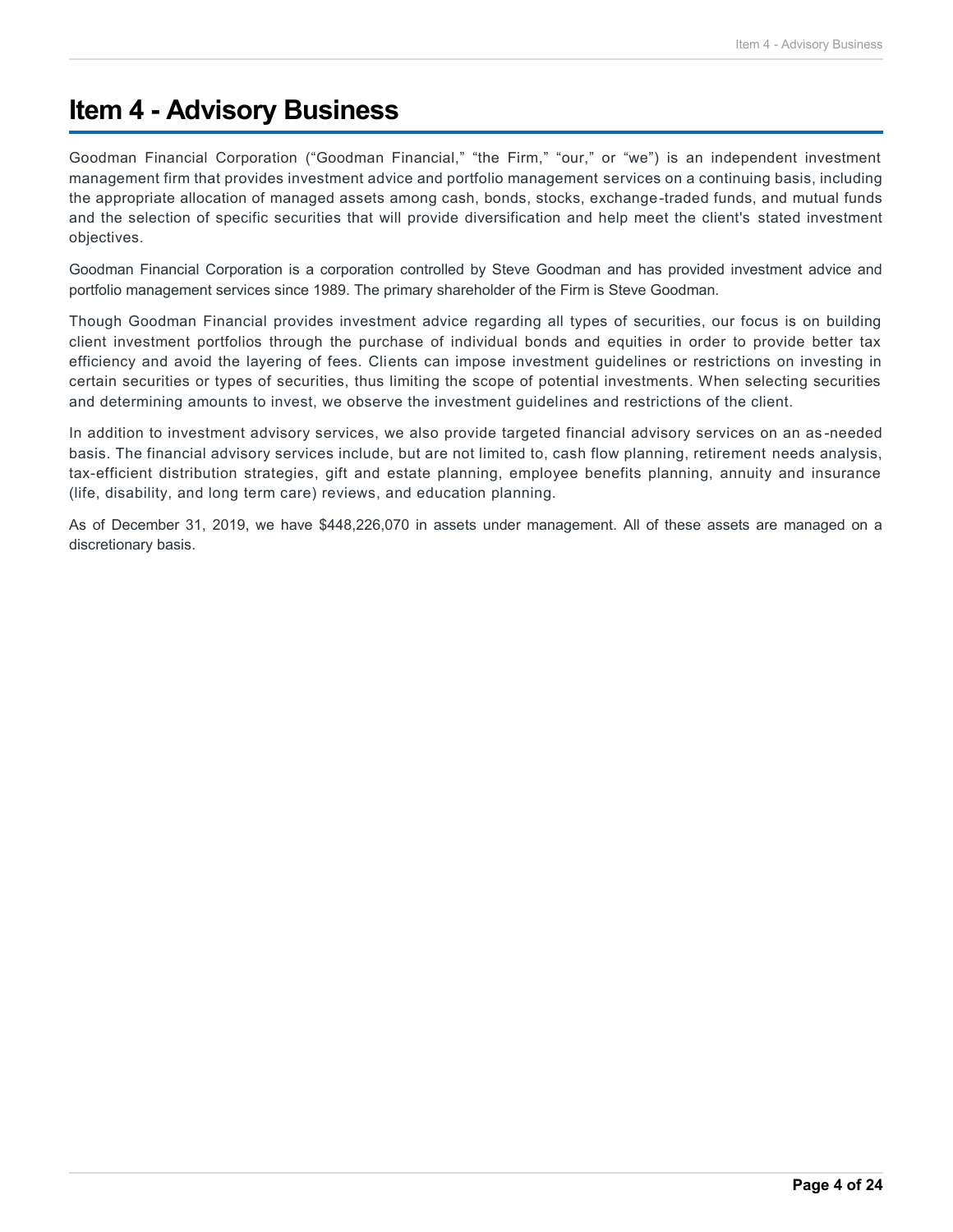# **Item 5 - Fees and Compensation**

The specific manner in which fees are charged by Goodman Financial is established in a client's written agreement. The annual fee for investment advisory services will be charged as a percentage of assets under management according to the schedule below.

| Assets Under Management     | <b>Annual Fee</b> |
|-----------------------------|-------------------|
| $$0 - $2,999,999$           | 1.00%             |
| $$3,000,000 - $4,999,999$   | 0.85%             |
| $$5,000,000 - $9,999,999$   | 0.75%             |
| $$10,000,000 - $19,999,999$ | 0.70%             |
| Over \$20 million           | 0.65%             |

Our fees are payable quarterly, in advance, within thirty (30) days following the beginning of the quarter for which said fees will be incurred. Our clients authorize the account custodian to debit their client account for the amount of our investment advisory fee. At the inception of the relationship and each quarter thereafter, we will notify your custodian of the amount of the fee due and payable to us based on our fee schedule and contract. The custodian does not validate or check our fee, its calculation, or the asset value on which the fee is based. They will deduct the fee from your account or, if you have more than one account, from the account(s) you have designated to pay our advisory fees. In limited situations we may provide an alternate payment method.

We charge advisory fees based upon the valuation of your account(s) as determined by our internal portfolio management system, which interfaces and is reconciled with the custodian daily. The total portfolio value on which fees are based may vary from the value on the custodian statement (the valuation may be higher or lower) due to such factors as the timing and posting of dividends, settlement dates for trades, and accrued interest. (This may not be an all-inclusive list.) The value of your account as of the last business day of the previous quarter (as shown in our internal portfolio management system on the date billed) is used to determine the fees charged.

Qualified custodians are relied upon to price the securities in your account(s). Whenever valuation information is not available from the custodian, we will attempt to obtain and document price information from at least one independent source such as a broker/dealer, bank, or pricing service. If valuation information is not available through these alternative sources, we will make a good faith determination of a security's fair and current market value based on the information available.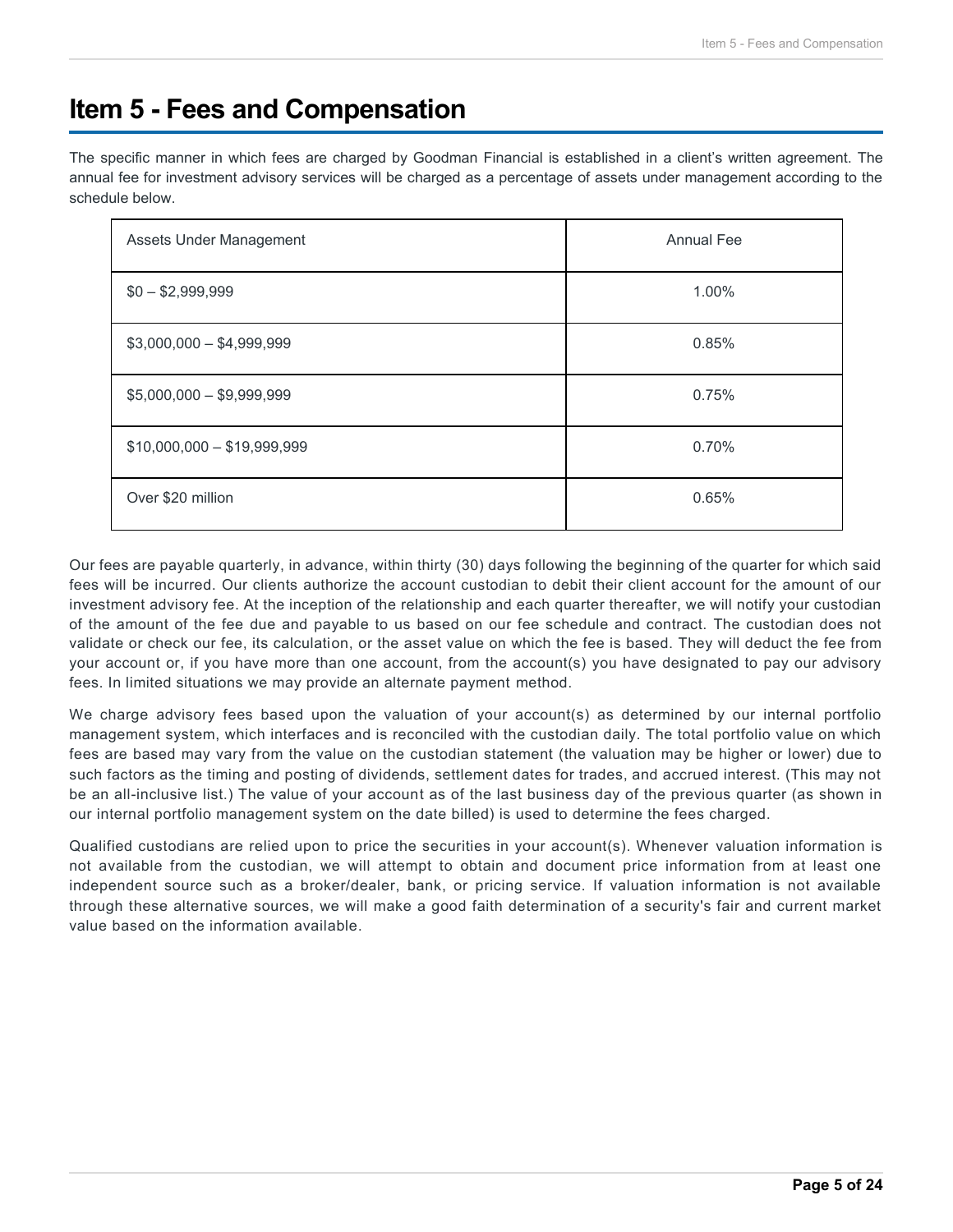While we typically only recommend using margin to fund a large withdrawal from the account rather than to fund purchasing securities, to the extent that a client requests the use of margin, and margin is thereafter employed in the management of the client's portfolio, we will charge fees based on total assets under management which may differ from the net-of-margin market value of the client's account. Thus, the use of margin in an investment advisory account will likely increase a client's asset-based fee. If margin is used to purchase additional securities, the total value of eligible account assets increases, as does your asset-based fee. For example, if you have an account value and assets under management of \$1,000,000 and then use margin to purchase \$200,000 of securities, then the res ult is \$1,200,000 of assets in the account and under management offset by a margin loan of \$200,000 for a net account market value of \$1,000,000. In that situation, you would be billed based on the \$1,200,000 assets under management versus the \$1,000,000 account market value. Or, for example, if you have a \$1,000,000 account value and assets under management and decide to borrow \$300,000 from the account, then the result is that you still have \$1,000,000 of assets in the account and under management, but it is offset by a margin loan of \$300,000 for a net account market value of \$700,000. In that situation, you would be billed based on \$1,000,000 of assets under management versus the \$700,000 account market value. In addition, clients will be charged margin interest on the debit balance in their account by the custodian.

Each month you will receive a statement directly from your custodian showing all transactions, positions, and credits/debits into or out of your account; the statement after the quarter-end will reflect the advisory fee paid by you to us.

Advisory fees shall be pro-rated for capital contributions made during the applicable calendar quarter (with the exception of de minimis contributions). Accounts opened in mid-quarter will be assessed a pro-rated management fee.

Existing clients as of March 24, 2015 are charged under prior fee schedules that are different than that set out above. With regards to employee-related accounts and certain other accounts, it is in our discretion to charge fees less than those stated on the fee schedule depending upon a number of factors including portfolio size, length of employment, and relationship to the employee.

All fees are subject to negotiation. In our sole discretion, we may waive the minimum account size. We will not change our fees without thirty (30) days advance written notice.

### *Additional Fees and Expenses*

Advisory fees payable to us do not include all the fees you will pay when we purchase or sell securities in your account(s). The following list of fees or expenses are what you pay directly to third parties whether a security is being purchased, sold, or held in your account(s) under our management. We do not receive, directly or indirectly, any of these fees charged to you. They are paid to your broker, custodian or the mutual fund or other investment you hold. These fees may include brokerage commissions, transaction fees, exchange fees, SEC fees, advisory fees and administrative fees charged by mutual funds ("MF"), exchange-traded funds ("ETFs"), money markets, or money market mutual funds, advisory fees charged by sub-advisers (if any are used for your account), custodial fees, deferred sales charges (on MF or annuities), early redemption fees (charged by MFs), transfer taxes, wire transfer and electronic fund processing fees, and commissions or mark-ups/mark-downs on security transactions. Please refer to Item 12 in this brochure for additional information about our Brokerage Practices.

In addition, we do not have or employ any employee that receives, directly or indirectly, any compensation from the sale of securities or investments that are purchased or sold for your account or to which we provide consulting expertise/services. As a result, we are a fee-only investment adviser. We do not have any potential conflicts of interest present that relate to any additional (and undisclosed) compensation from you or your assets that we manage.

*Consulting Services.* In rare instances, the Firm may be asked to provide services that are above and beyond the usual financial advisory services. Consulting services and fees will be mutually agreed to in advance. Fees for these consulting services will be billed on an hourly basis at rates ranging from \$100/hour to \$400/hour.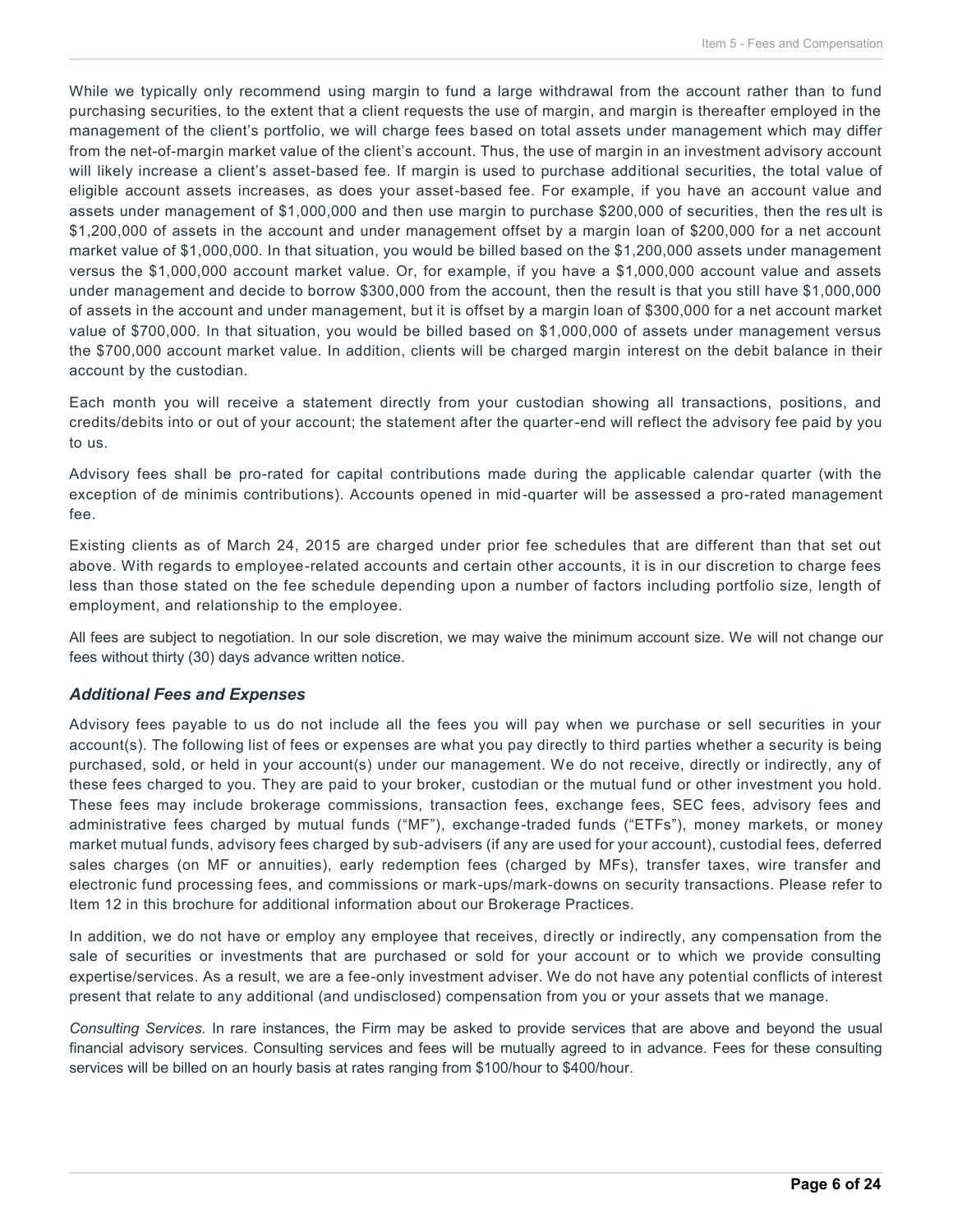*Termination of Investment Management Services.* A client may terminate an agreement with us at any time upon 30 days written notice. In the event of a termination of our advisory services, the unearned portion of the prepaid advisory fee will be refunded to the client within 30 days of the date when all of the client's assets have been transferred out of accounts under our management. The termination date is the earlier of the effective date of a client's written revocation of our discretionary trading authority or when all of the client's assets have been transferred out of accounts under our management. The pro-ration will be calculated using the actual number of days from the termination date until the end of the prepaid billing period.

*Termination of Consulting Services.* Consulting services may be immediately terminated upon written notice by either party.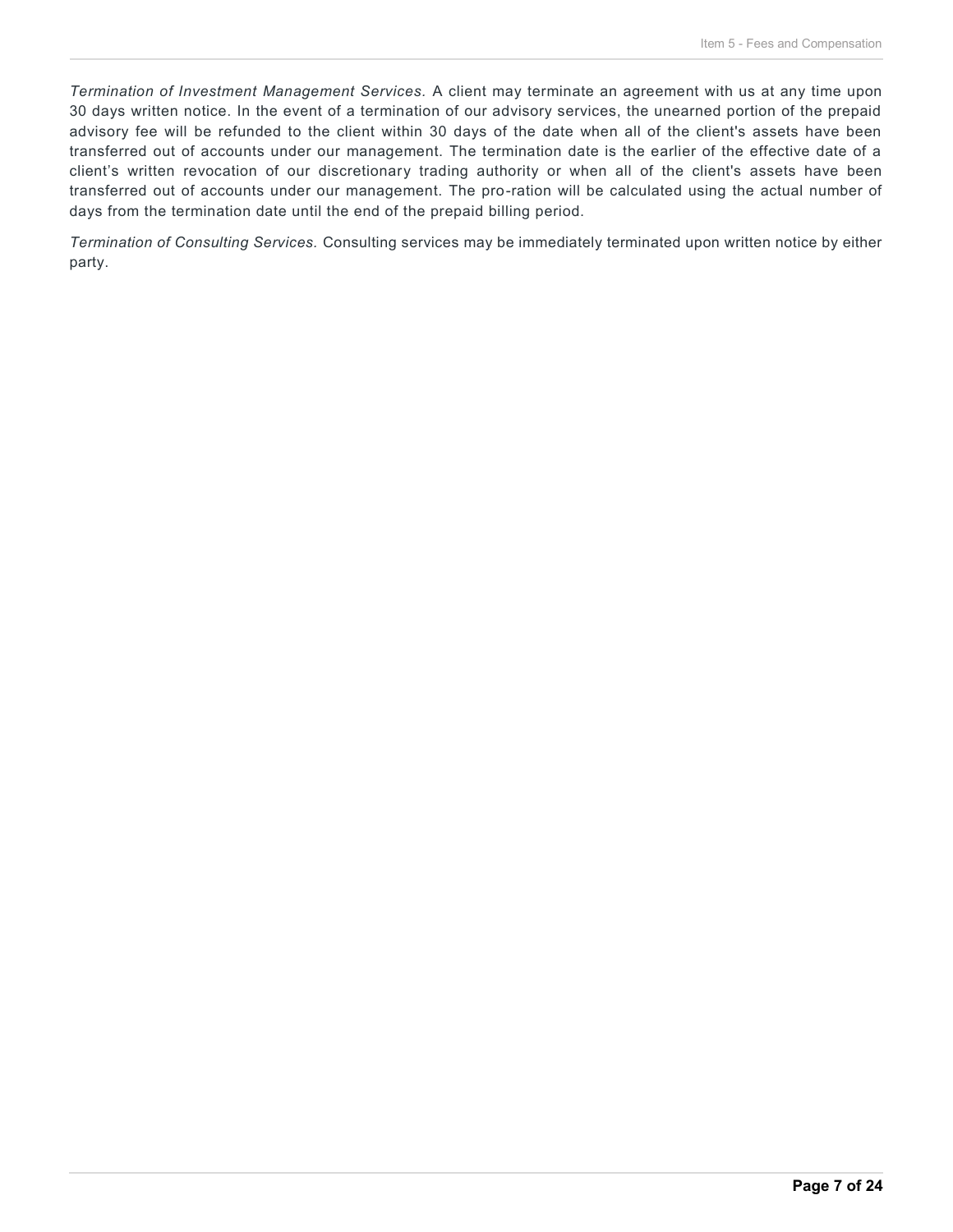# **Item 6 - Performance-Based Fees and Side-By-Side Management**

We do not charge any performance-based fees (fees based on a share of capital gains on or capital appreciation of the assets of a client) or side-by-side management fees.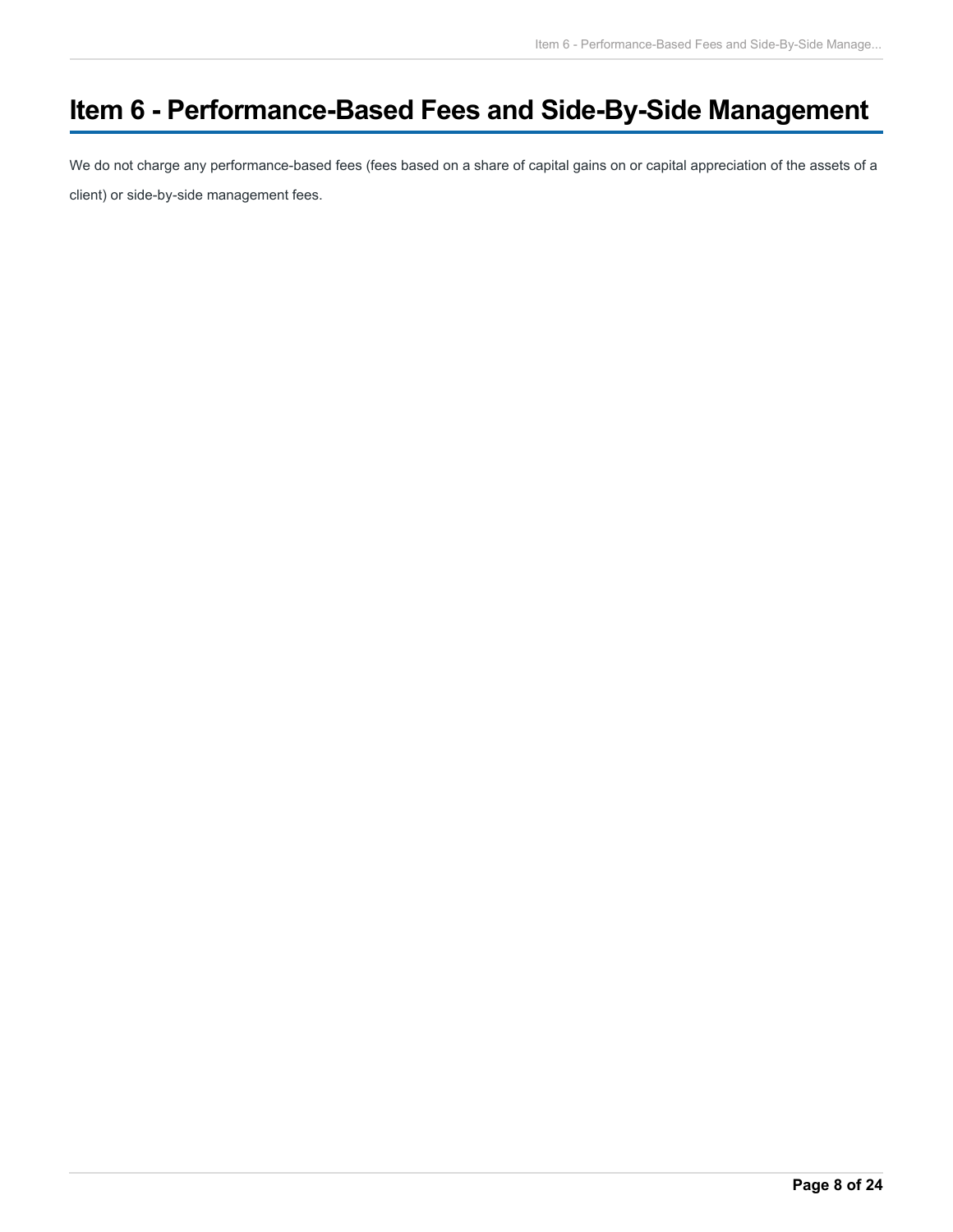# **Item 7 - Types of Clients**

We provide our services to a number of different types of clients.

- Individuals, including high net worth individuals
- Trusts and estates
- Endowments, foundations, and other charitable organizations
- Corporations and other business entities
- Pension and profit-sharing plans

The minimum initial investment is \$1,000,000 of total assets under management. Fees and investment minimums are subject to negotiation and may differ based on a number of factors including the amount of assets, number of accounts, level of contributions/distributions, and the number and range of supplemental advisory and client-related services.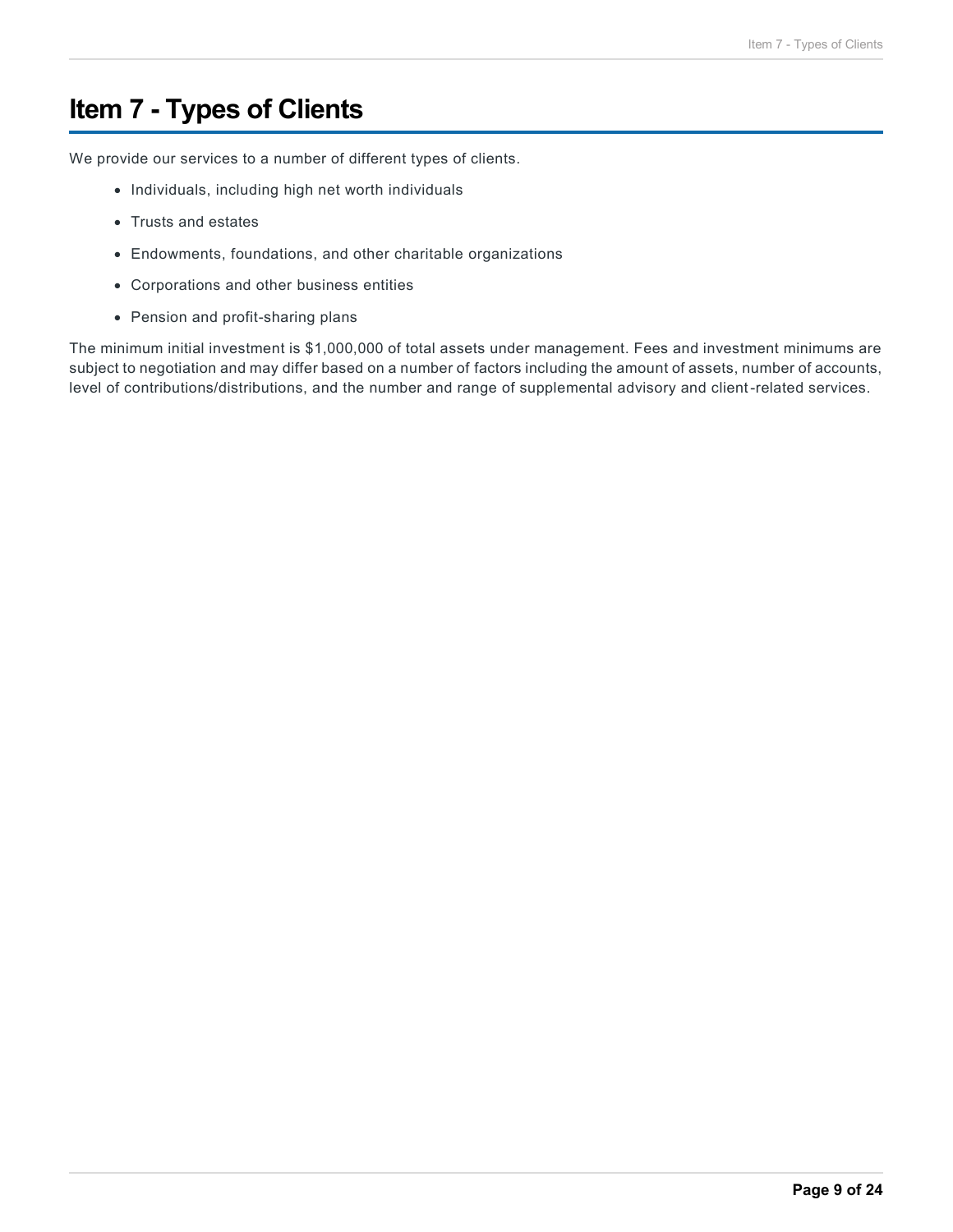# **Item 8 - Methods of Analysis, Investment Strategies and Risk of Loss**

## *METHODS OF ANALYSIS*

Goodman Financial understands that investing in securities involves risk of loss that clients should be prepared to bear. At the same time, we utilize methods of security analysis which are attentive to risk factors that may impact the value of a security.

Research information is generated both internally and obtained from external sources. We carefully study this information and evaluate it based on numerous quantitative and qualitative considerations. Our Chief Investment Officer manages the research and analysis function.

Below is a partial listing of external research sources we may utilize:

- Prospectuses and filings with the Securities and Exchange Commission including annual reports, 10Ks and 10Qs
- Corporate rating services
- Third-party data providers, including FactSet Research Systems
- Research materials prepared by others
- Company earnings announcements, news releases, and websites
- Financial newspapers, magazines, and industry publications
- Analyst conference calls
- Government and economic reports

We use both a top-down and bottom-up approach to investing which we supplement on a limited basis with technical analysis techniques. Subsequent to a comprehensive research and analysis process, securities are presented to our Investment Committee ("IC"), which meets as often as necessary. During these meetings, securities are subjected to further examination. The IC meetings include detailed discussions and presentations related to current economic, political, sector, industry, and company-specific issues. The IC determines the securities considered appropriate for inclusion in a client's portfolio.

Following is a description of fundamental bottom-up analysis, top-down analysis, and technical security analysis methods.

## **Fundamental Analysis**

Goodman Financial employs a comprehensive, fundamental approach to security analysis. Fundamental analysis involves a bottom-up assessment of a company's potential for success in light of many factors including its financial condition, earnings outlook, strategy, management, industry position, and economic and market conditions. A decision to buy, sell, or hold a particular security in a client's portfolio is directly influenced by an equity's upside to our estimated price target and our expectations of how fundamental factors are anticipated to impact its longterm valuation. Under this approach, we routinely examine a company's financial statements and concurrently consider the impact that prevailing economic, political, and industry circumstances may have on its future value. After researching and analyzing relevant fundamental information, we develop a judgment of a security's investment potential.

## **Top-Down Analysis**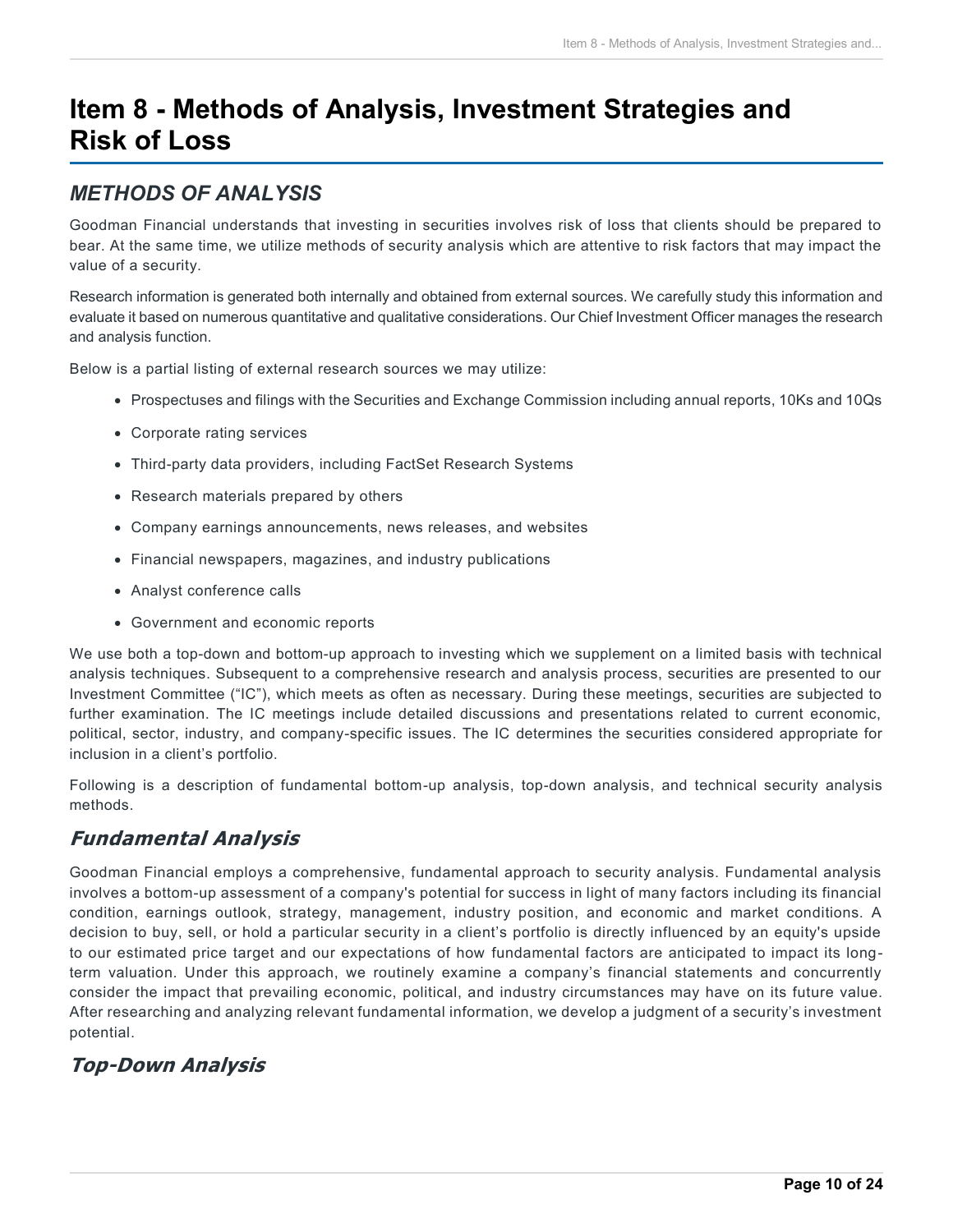Top-down analysis entails a broad and comprehensive survey of the domestic and international economic and financial landscapes, attempting to identify investment opportunities and areas to avoid. We examine the data to identify current and emerging trends, and then we use those observations to identify specific companies to research further for potential inclusion in our clients' portfolios. Top-down and bottom-up research are complementary methods of researching, identifying, and selecting securities.

### *Technical Analysis*

Technical security analysis concentrates on historical trends and their relationships among and between various quantitative measures. These variables are typically displayed in charts and graphs and studied to determine if a particular pattern is repeating, ongoing, or non-existent. Minimal attention is given to a company's present earnings, strategy, products, services, or other pertinent qualitative issues. In sum, this is a data, statistical, or quantitative -only approach to security analysis. Examples of technical analysis factors include, but are not limited to, market trading volume, price levels, and price movements. Goodman Financial employs technical security analysis on a limited basis and as a supplement to top down and fundamental security analysis previously discussed.

### *INVESTMENT STRATEGIES*

Goodman Financial employs an investment philosophy emphasizing portfolio management that is custom tailored to the needs of each client. We begin the investment process by carefully listening to the client and gaining a thorough understanding of the client's unique goals, risk tolerance, time horizon, and other circumstances. We then determine an appropriate investment strategy for the client based on that understanding. For most institutional c lients, this would be memorialized in their investment policy statement. Further customization of the portfolio takes into consideration individual client preferences such as social investing, concentrated positions, existing holdings, taxes, and other considerations.

The investment strategy provides a framework for determining the asset allocation that properly balances risk and reward over a long-term time horizon. Asset allocation is the relative mix of cash, fixed income, and equity securities suitable for a client's investment portfolio. Goodman Financial believes investment risk is lessened when a portfolio is diversified. Diversification is a disciplined long-term investment strategy that helps prevent under or over-exposure to sectors or specific securities. We combine asset allocation with diversification to ensure a client's portfolio will be managed in a prudent manner. We then implement the strategy to achieve the client's investment objectives. Although strategies can be changed if necessary, adhering to the asset allocation over the pre-determined time horizon seeks to provide enhanced portfolio returns with reduced volatility.

We use a dynamic and disciplined investment approach in selecting individual equity and fixed income securities. This approach allows for greater flexibility, greater tax efficiencies, and lower expenses. With limited exceptions, Goodman Financial does not utilize mutual funds thereby avoiding inefficiencies and additional layers of fees.

Our security selection process seeks to provide long-term growth while remaining within the risk tolerance level of each client. Capital preservation, however, is also an important consideration of our investment philosophy. We believe it is inappropriate to take unwarranted risk in either portfolio structure or individual securities. Portfolio turnover is limited; however, we continuously review investment alternatives and implement changes when more appealing and suitable opportunities become available to potentially increase total return.

As appropriate, we will invest in public companies that are expected to benefit from movements in commodity prices *without* exposing a portfolio to the volatility of derivatives that is inherent with futures and options contracts. We will also invest in real estate via publicly traded real estate investment trusts ("REITs"), if appropriate. We believe these non-traditional asset classes further diversify the portfolio and reduce risk. In both cases, we select liquid publicly traded investments.

### *Description of Principal Security Types*

Equity securities represent an ownership interest, or the right to acquire an ownership interest, in an issuer. Different types of equity securities provide different voting and dividend rights and priority in the event of the bankruptcy of the issuer. Equity securities include common stocks, preferred stocks, REIT units, convertible securities, and warrants. Equity investments in client portfolios are substantially in common stocks.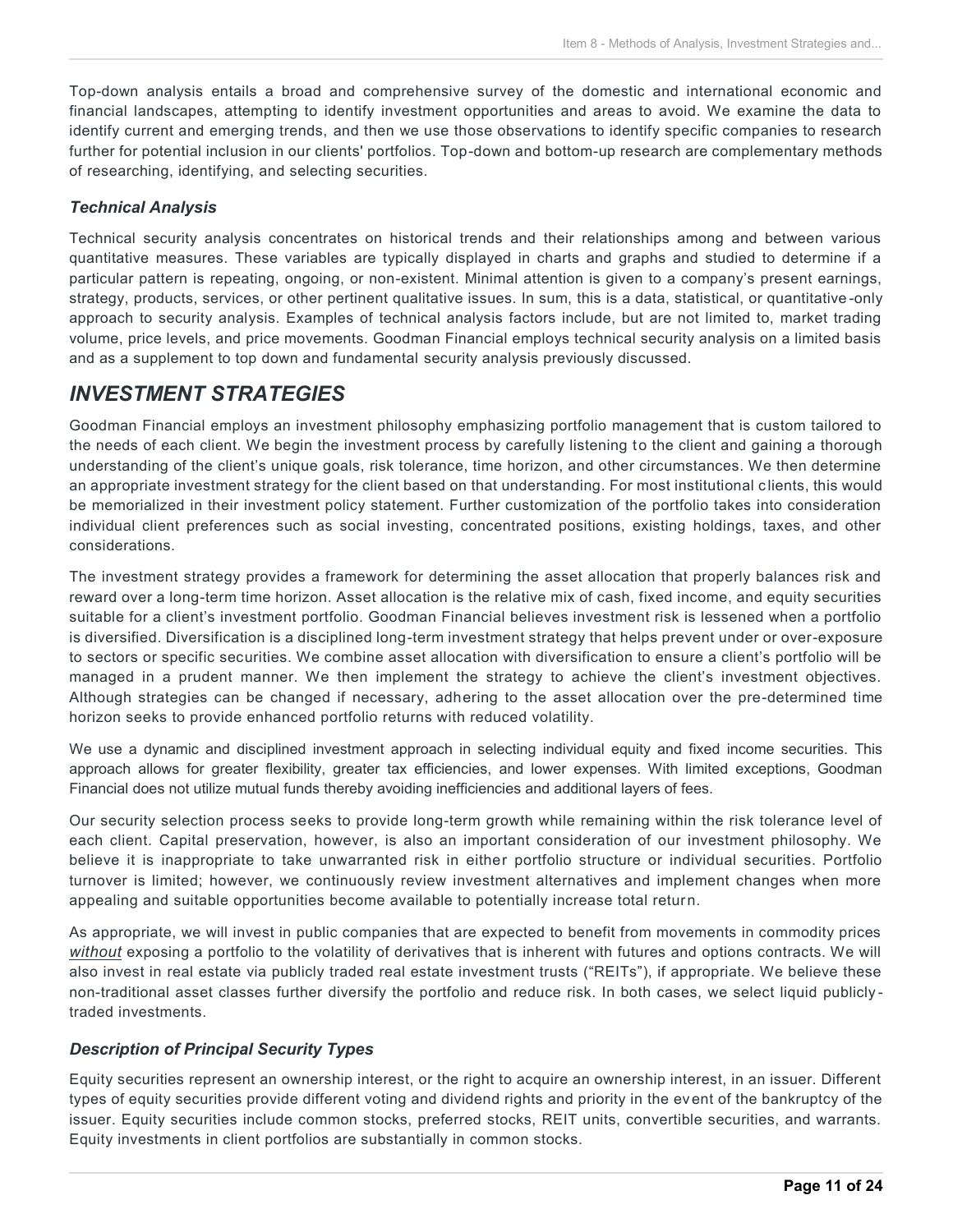Fixed income (debt) securities are used by issuers to borrow money. The issuer usually pays a fixed, variable, or floating rate of interest, and must repay the amount borrowed, usually at the maturity of the security. Some debt securities, such as zero-coupon bonds, do not pay current interest but are sold at a discount from their face values. Fixed income securities include corporate bonds, government securities, agency securities, and mortgage and other asset-backed securities.

### *Equity - Principal Investment Strategy*

Client assets allocated to equities are primarily invested in a diversified portfolio of publicly -traded common stocks. We primarily invest in U.S. domestic companies and achieve international and global diversification through direct investment in foreign-based companies, by investing in U.S. corporations with an international scope, and by investing in non-U.S. international equity ETFs. We will also invest in publicly-traded REITs and exchange-traded funds (ETFs) if we feel those types of investments are appropriate for the client.

Investments in equity portfolios are intended to be long-term with an emphasis on capital appreciation and dividend income as a secondary consideration. We are not constrained by any particular investment style. This means we can invest in large, mid, or small cap stocks having value, blend, or growth qualities.

### **Fixed Income – Principal Investment Strategy**

Client assets allocated to fixed income securities are primarily invested in a diversified portfolio of publicly -traded corporate bonds, government securities, agency securities and municipal bonds. Fixed income investments are managed to generate income as well as add stability to our clients' portfolios with the key focus being safety. A substantial majority of fixed income investments are in domestic corporate securities rated investment-grade or better at the time of purchase by Standard and Poor's or Moody's. Investment-grade securities include all types of fixed income debt instruments that are considered to be of medium or higher quality. Diversification is enhanced by investing in a variety of issuers, in different sectors, and in different industries. To lessen the impact of changing interest rates and inflation, portfolios are comprised of holdings having assorted maturity dates usually ranging from 1 to 10 years. We plan to hold bonds until maturity, which results in lower turnover and costs to our clients and a more predictable income stream. We continually monitor our fixed income holdings, interest rates, and market conditions for circumstances which may require an action prior to a bond's maturity.

## *RISK OF LOSS*

Investing in securities involves risk of loss that clients should be prepared to bear. Security markets, especially foreign markets, are volatile and can decline significantly in response to adverse issuer, political, regulatory, market, or economic developments. When securities are sold they may be worth more or less than what they were purchased for, which means that you could lose money.

In the normal course of managing client equity and fixed income portfolios, Goodman Financial does not:

- 1. buy or sell futures or options contracts,
- 2. conduct short-selling trading activities,
- 3. utilize market timing strategies,
- 4. directly own commodities, precious metals or natural resources, or
- 5. use any leveraging methods (unless margin is added to an account at the request of the client).

### *Principal Investment Risks*

Many factors affect portfolio performance. Portfolio values change daily based on changes in market conditions and interest rates and in response to other economic, political, or financial developments. A portfolio's reaction to these events will be influenced by the types of securities it holds, the issuer's underlying financial condition, industry and economic sector matters along with the geographic location of an issuer, and the relative level of an investment in the securities. The following factors can significantly affect a portfolio's performance.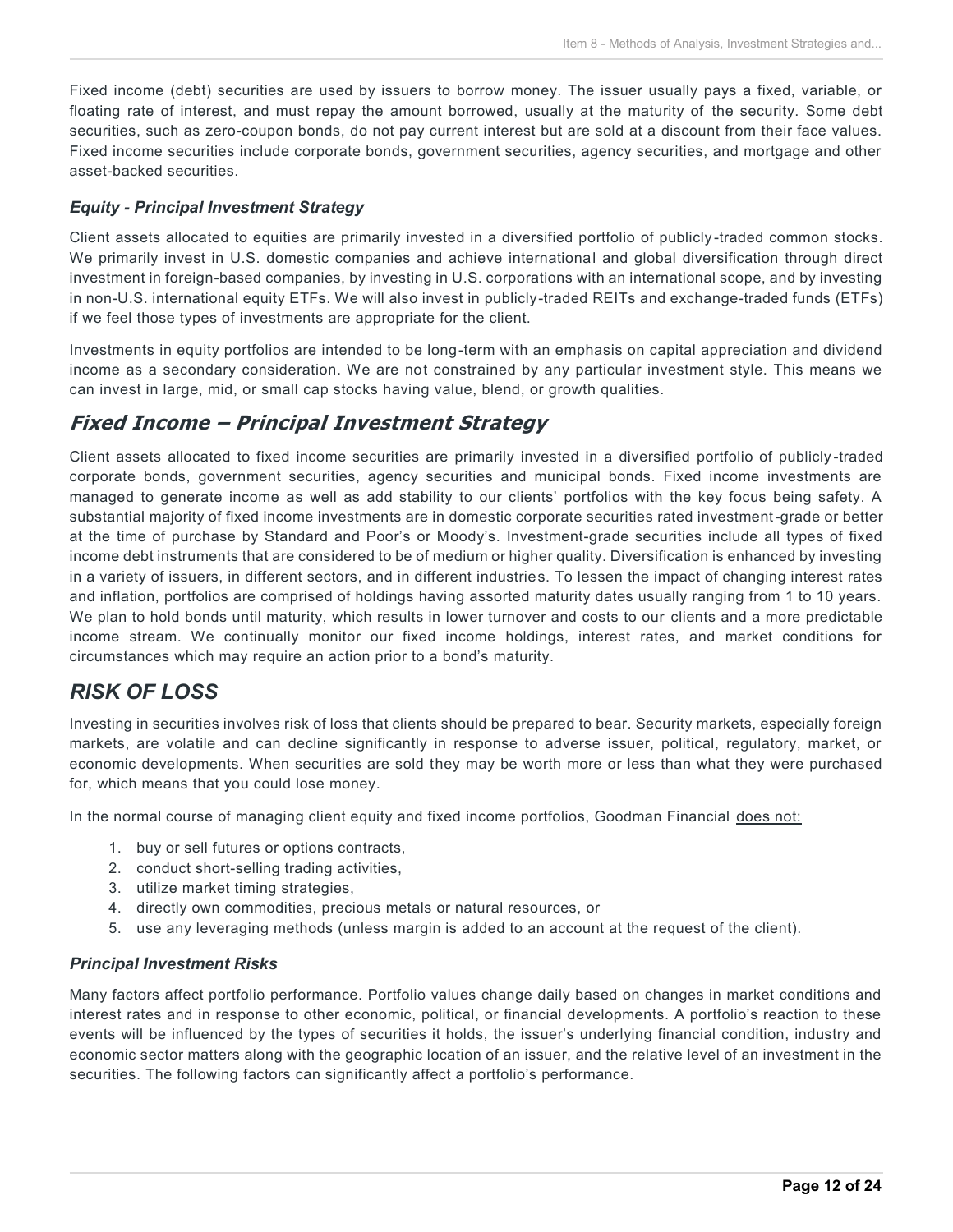*Market Volatility:* The value of equity and fixed income securities fluctuate in response to issuer, political, market, and economic developments. Fluctuations can be acute over the short as well as long term. Several parts of the market and different types of securities can react differently to these developments. For example, large cap stocks can react differently from small cap stocks, and "growth" stocks can react differently from "value" stocks. Events can affect a single issuer, issuers within an industry or economic sector or geographic region, or the market as a whole. The financial condition of a single issuer can impact the market as a whole. Terrorism and related geo-political risks have led, and may in the future lead, to increased short-term market volatility and may have adverse long-term effects on world economies and markets generally.

*Interest Rate Changes:* Fixed income (debt) securities have varying levels of sensitivity to changes in interest rates. In general, the price of a debt security can fall when interest rates rise and can rise when interest rates fall. Securities with longer maturities and mortgage securities can be more sensitive to interest rate changes.

*Foreign Exposure:* Foreign securities, foreign currencies, and securities issued by U.S. entities with substantial foreign operations can involve additional risks relating to political, economic, or regulatory conditions in foreign countries. These risks include fluctuations in foreign currencies; withholding or other taxes; trading, settlement, custodial, and other operational risks; and less stringent investor protection and disclosure standards of some foreign markets. All of these factors can make foreign investments, especially those in emerging markets, more volatile and potentially less liquid than U.S. investments. In addition, foreign markets can perform differently from the U.S. market.

*Issuer-Specific Change:* Changes in the financial condition of an issuer, changes in specific economic or political conditions that affect a particular type of security or issuer, and changes in general economic or political conditions can increase the risk of default by an issuer, which can affect a security's or instrument's credit quality or value. The value of securities of smaller, less well-known issuers can be more volatile than that of larger issuers. Lower-quality debt securities (those of less than investment-grade quality) and certain types of other securities tend to be particularly sensitive to these changes.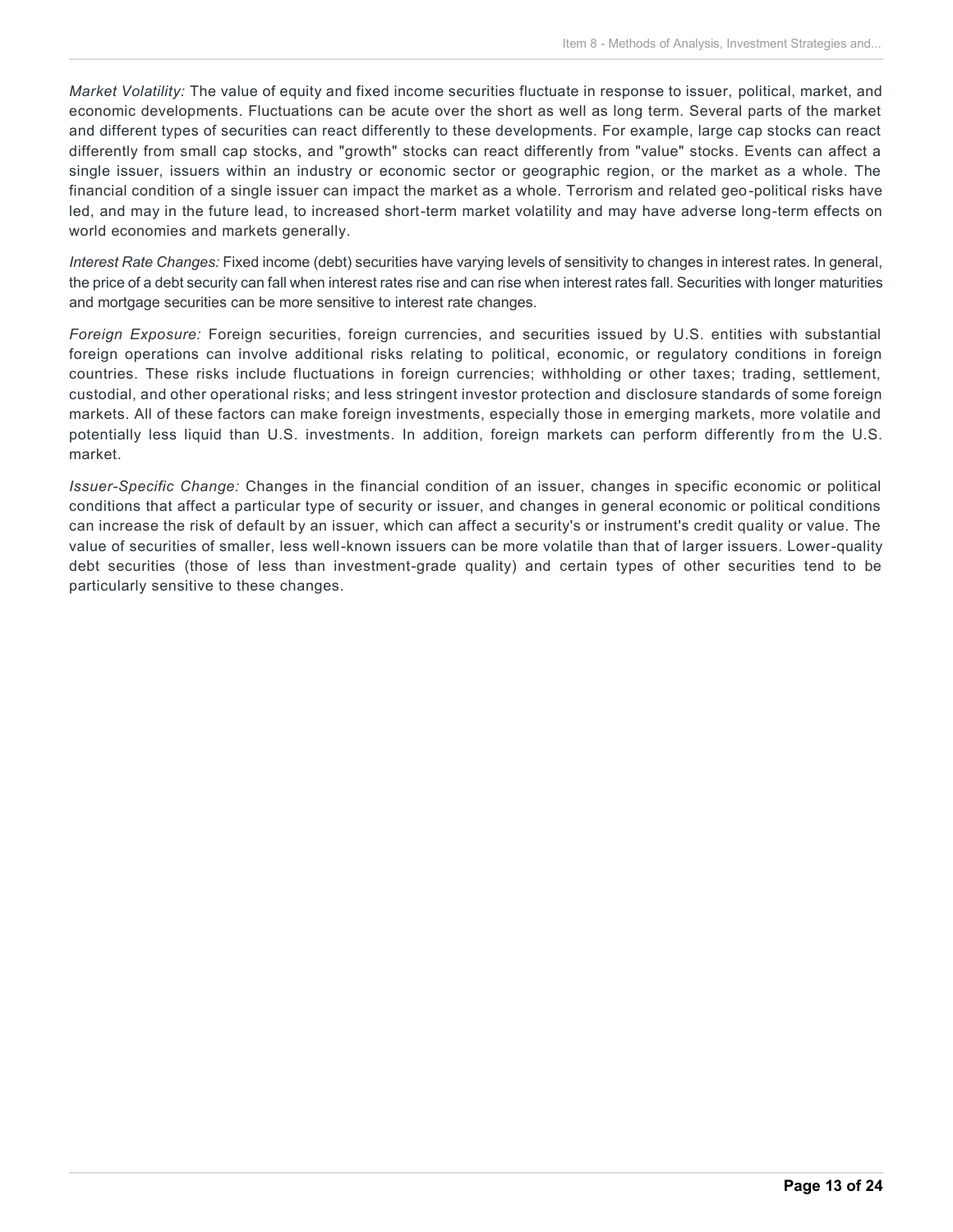# **Item 9 - Disciplinary Information**

Goodman Financial has never been the subject of an investment-related regulatory or legal complaint. To the best of our knowledge, no employee has ever been the subject of an investment-related regulatory complaint or litigation.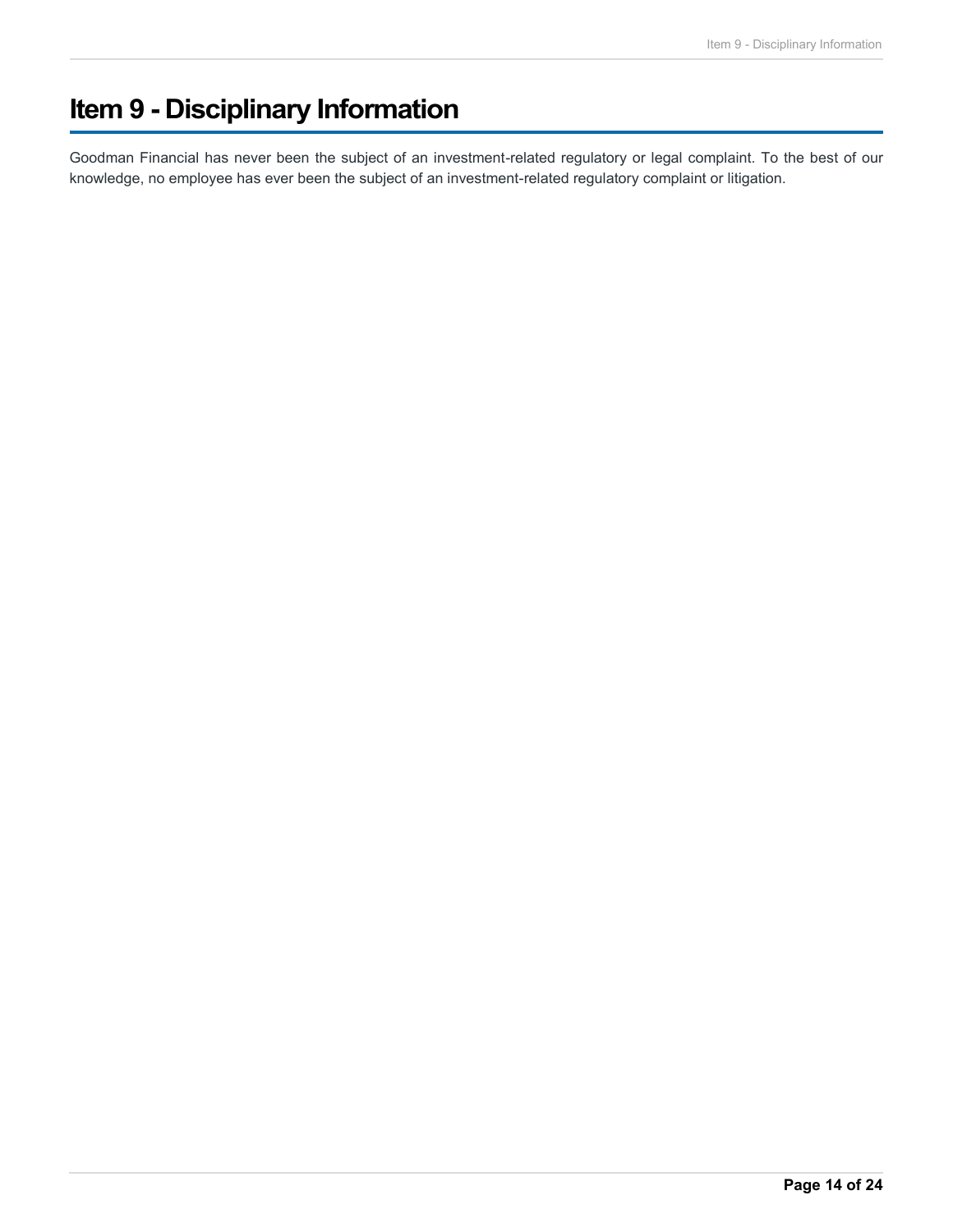# **Item 10 - Other Financial Industry Activities and Affiliations**

Goodman Financial is not engaged in any other financial industry activities other than giving investment and financial advisory advice. Goodman Financial does not sell products or services other than investment and financial advisory advice to its clients. Goodman Financial does not have any arrangements that are material to its advisory business or its clients with a related person who is a broker-dealer, investment company, other investment adviser, financial planning firm, futures commission merchant, commodity pool operator, commodity trading adviser, bank or thrift institution, accounting firm, law firm, insurance company or agency, pension consultant, real estate broker or dealer or an entity that creates or packages limited partnerships.

Ed Roth holds a Group 1 Life, Accident, Health and HMO insurance license in the state of Texas. He is not an active agent; therefore, there is no conflict of interest.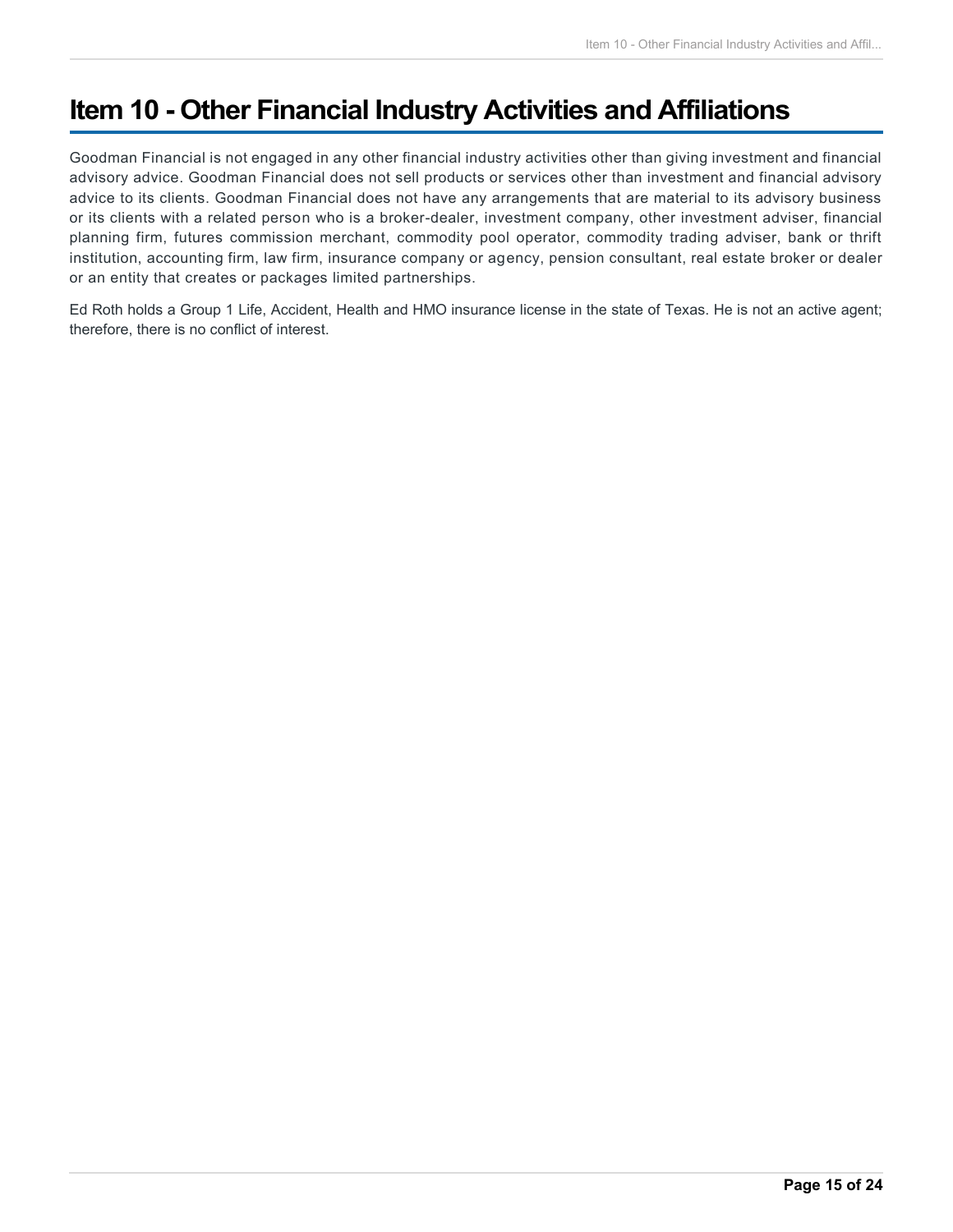# **Item 11 - Code of Ethics, Participation or Interest in Client Transactions and Personal Trading**

Goodman Financial has adopted a Code of Ethics for all employees of the Firm describing its high standard of business conduct and fiduciary duty to its clients. The Code of Ethics includes provisions relating to the confidentiality of client information, a prohibition on insider trading, restrictions on the acceptance of significant gifts and the reporting of certain gifts and business entertainment items, and personal securities trading procedures among other things. All employees at Goodman Financial must acknowledge the terms of the Code of Ethics annually, or as amended.

Goodman Financial anticipates that in appropriate circumstances consistent with clients' investment objectives, it will cause accounts over which Goodman Financial has management authority to effect, and may recommend to investment advisory clients or prospective clients, the purchase or sale of securities in which Goodman Financial, its affiliates and/or clients, directly or indirectly, may have a position of interest. Goodman Financial's employees and persons associated with Goodman Financial are required to follow the Firm's Code of Ethics. Subject to satisfying this policy and applicable laws, officers, directors and employees of Goodman Financial and its affiliates are allowed to trade for their own accounts in securities which are recommended to and/or purchased for the Firm's clients. The Code of Ethics is designed to assure that the personal securities transactions, activities and interests of the employees of Goodman Financial will not interfere with (i) making decisions in the best interest of advisory clients and (ii) implementing such decisions while, at the same time, allowing employees to invest for their own accounts. Under the Code certain classes of securities have been designated as exempt transactions, based upon a determination that these would not materially interfere with the best interest of Goodman Financial's clients. In addition, the Code requires pre-clearance of many transactions and places restrictions on certain employee trading activity. Nonetheless, because the Code of Ethics in some circumstances would permit employees to invest in the same securities as clients, there is a possibility that employees might benefit from market activity by a client in a security held by an employee. Employee trading is continually monitored under the Code of Ethics to reasonably prevent conflicts of interest between Goodman Financial and its clients.

Certain affiliated accounts may trade in the same securities with client accounts on an aggregated basis when consistent with Goodman Financial's obligation of best execution. Goodman Financial will retain records of the trade order (specifying each participating account) and its allocation, which will be completed prior to the entry of the aggregated order. Completed orders will be allocated as specified in the initial trade order. Partially-filled orders will be allocated fully to accounts by assignment based upon a random number generator. Any exceptions will be documented.

It is Goodman Financial's policy that the Firm will not affect any principal transactions for client accounts. Goodman Financial will also not cross trades between client accounts if any employee or other affiliate of the Company receives compensation from any source for acting as broker. Principal transactions are generally defined as transactions where an adviser, acting as principal for its own account or the account of an affiliated broker-dealer, buys from or sells any security to any advisory client.

Goodman Financial's clients or prospective clients may request a copy of the Firm's Code of Ethics by contacting the Firm.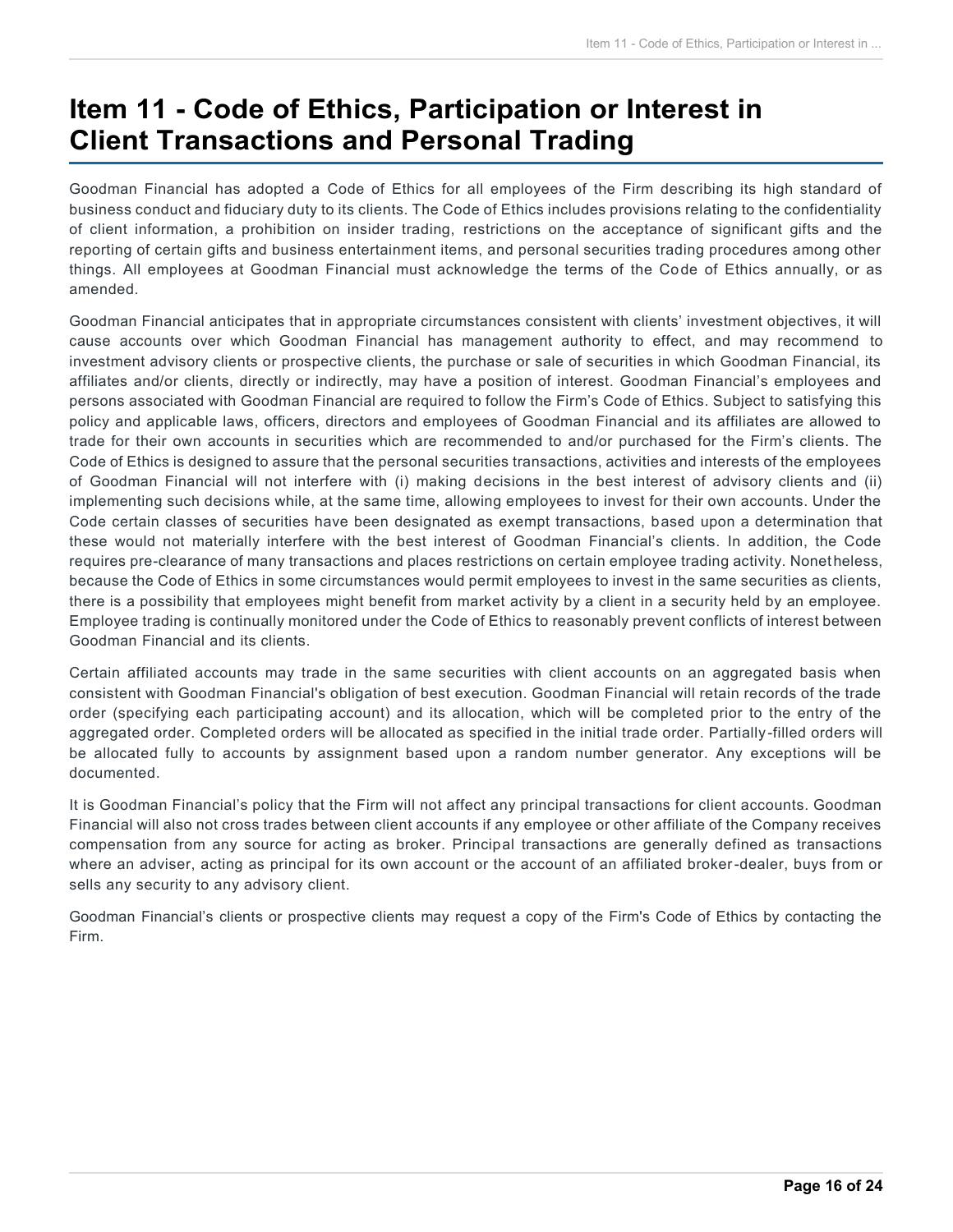## **Item 12 - Brokerage Practices**

We will supervise and direct the investments in the client accounts subject to such limitations as the client imposes in writing, if any. Goodman Financial Corporation, with respect to the client's account and without prior consultation with the client, will (a) direct the purchase, sale, exchange, conversion, and otherwise trade in stocks, bonds and other securities including money market instruments, (b) direct the amount of securities purchased, sold, exchanged, and otherwise traded; and (c) place orders for the execution of such securities transactions.

All client assets are held by third-party custodians. We do not maintain custody of client assets (although, as described more fully in Item 15 - Custody, we may be deemed to have custody of client assets if they give us standing authority to transfer assets from their account to a third party). Client assets must be maintained in an account at a "qualified custodian." Goodman Financial typically recommends that clients use TD Ameritrade Institutional or Charles Schwab & Co., Inc. (Schwab) as their qualified custodian. We are independently owned and operated and not affiliated with either custodian. We do not open accounts for clients. Rather, the client opens the account with the qualified custodian by entering into an account agreement directly with them. TD Ameritrade Institutional and Schwab provide us with access to their institutional trading and custody services, which are typically not available to retail investors. These services generally are available to independent investment advisors. Prospective clients are hereby advised that lower brokerage fees for comparable services may be available from other sources. We have a duty to get best execution for our clients. Best execution is not only brokerage fees, but also involves price improvement and speed of execution. We periodically review our transaction costs in light of current market circumstances, available published statistical analysis as well as other relevant information. The duty of best execution is not eliminated by our prior participation in TD Ameritrade AdvisorDirect.

### *Allocation of Investment Opportunities and Orders*

We have adopted the following policies and procedures related to the fair allocation of investment opportunities. These policies are designed to help ensure that each client receives fair and equitable treatment in the investment process.

- Investment ideas are equally disseminated among all appropriate investment professionals responsible for selecting investments.
- Transactions in the same security on behalf of more than one client are aggregated, when possible, to facilitate best execution. This results in all clients within the aggregate receiving the same average share price on the transaction.
- When orders cannot be aggregated, we employ a trading process that is fair among all clients, regardless of size.
- IPOs are only allocated to accounts when the issuer meets the investment objectives of participating accounts as well as a review process for allocations.
- We do not short sell securities.
- Accounts in which our employees or affiliates have a beneficial interest, or in which Goodman Financial Corporation has a conflict of interest, do not receive preferential treatment.
- All clients receive fair and equitable treatment for investment opportunities that are too limited to be effectively allocated among all accounts.

When orders are generated, the decision on which accounts should participate, and in what amount, is based on the type of security or other asset, the present or desired structure of the various portfolios and the nature of the account's goals. Other factors include risk tolerance, tax status, permitted investment techniques and, for fixed income accounts, the size of the account and other practical considerations. As a result, we may have different pri ce limits for buying or selling a security in different accounts. Portfolio information systems, portfolio reports and quality control reports permit us to consider these factors as appropriate.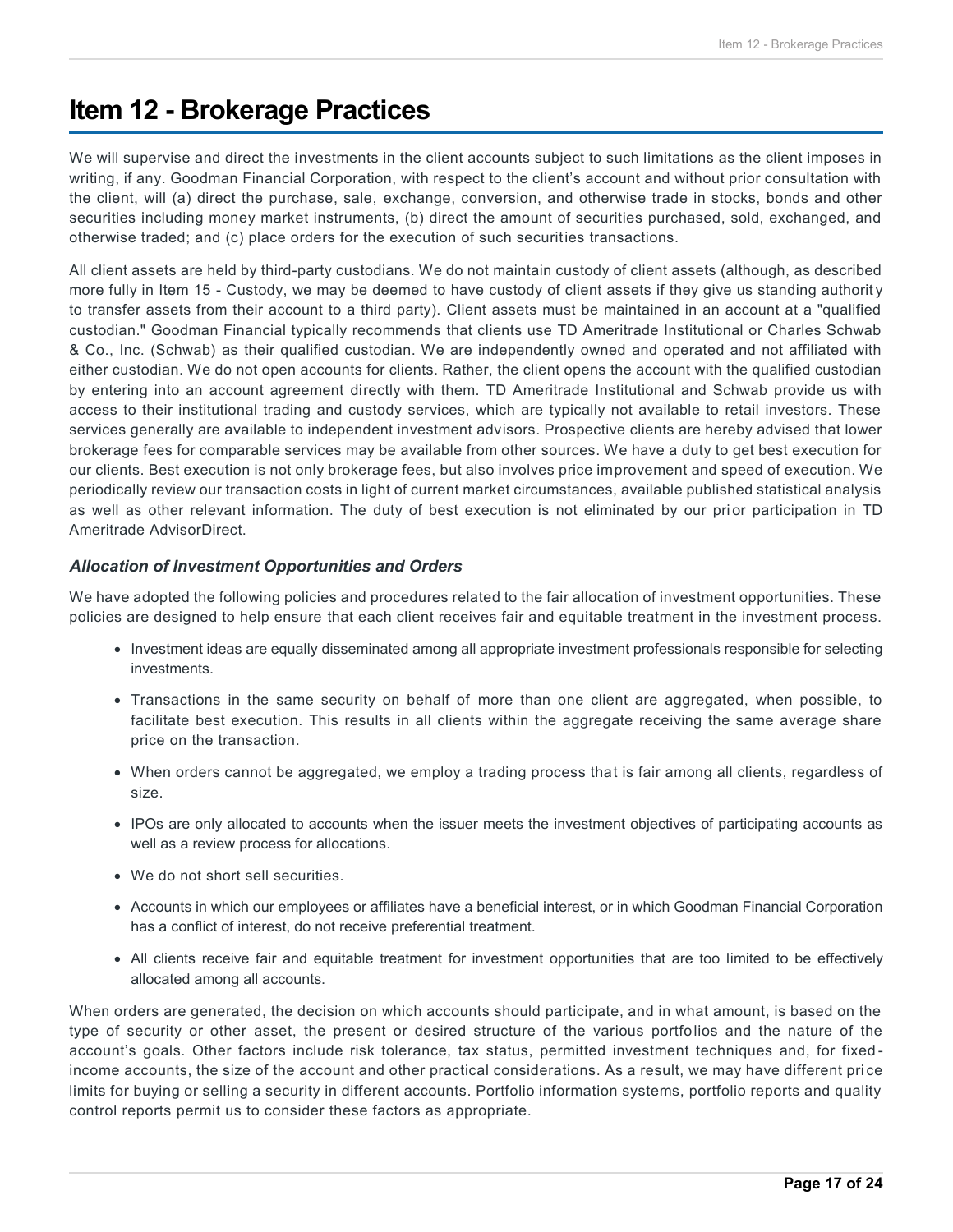When our investment professionals decide to sell a security regardless of tax considerations, both taxable and taxdeferred accounts are eligible for sale simultaneously. In situations where capital gains influence the sale, securities in the tax-deferred accounts may be placed for sale first, as additional time is needed to consider the tax implications for each taxable account. Conversely, when capital losses influence the sale, Goodman Financial Corporation may prioritize taxable clients first, as the loss has a specific impact in a given year. In any event, the prioritization process is applied consistently over time.

### *Research Services/Soft Dollars*

TD Ameritrade Institutional and Schwab offer other services intended to help advisors manage and further develop their business enterprise. These services may include: (i) compliance, legal and business consulting; (ii) publications and conferences on practice management and business succession, and (iii) third-party investment research on their website. We do not select client custodians based on these features.

#### *Directed Brokerage*

With regard to client-directed brokerage, we are required to disclose that we may be unable to negotiate commissions, block or batch client orders or otherwise achieve the benefits described above, including best execution, if you limit our brokerage discretion. Directed brokerage commission rates may be higher than the rates you might pay for transactions in non-directed accounts. Also, clients that restrict our brokerage discretion may be disadvantaged in obtaining allocations of new issues of securities that we purchase or recommend for purchase in other clients' accounts. It is our policy that such accounts not participate in allocations of new issues of securities obtained through brokers and dealers other than those designated by the client. As a general rule, we encourage each client to compare the possible costs or disadvantages of directed brokerage against the value of the custodial or other services provided by the broker to the client in exchange for the directed broker designation.

### *Step-Out Relationships*

Occasionally the Company will work with other broker-dealers if it believes that it will lead to a better execution than what can be achieved through its primary custodian. When an outside broker-dealer is used, the commission rate is a function of the size of the order, the price of the security, the Company's transaction volume with that broker, and whether the receipt of products or services is involved. The Company's policy, however, is to realize the most favorable results for clients regardless of the products or services received, if any. The Company only works with reputable, ethical broker-dealers with a history of working with TD Ameritrade or Charles Schwab in facilitating trades.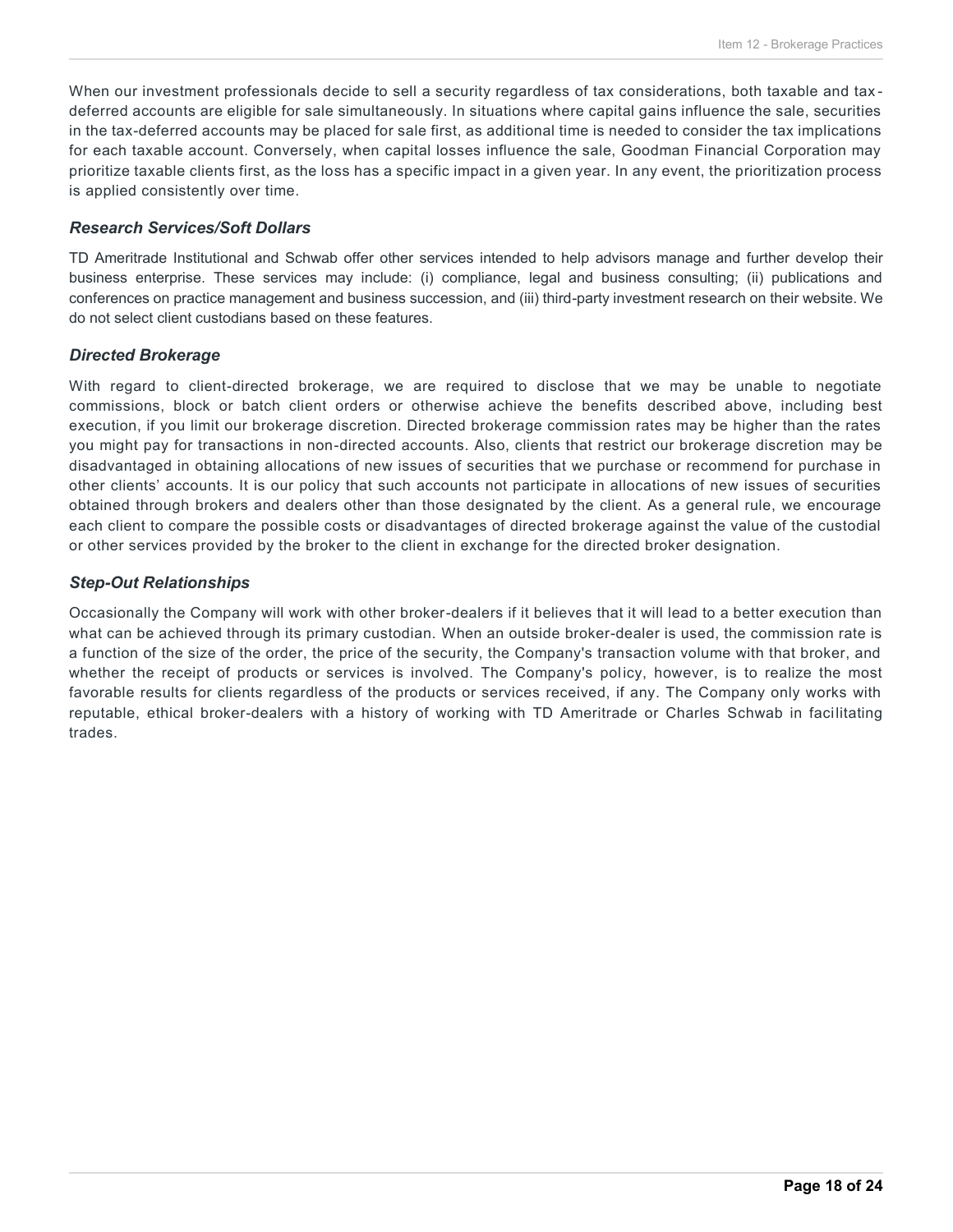## **Item 13 - Review of Accounts**

We regularly review client accounts. While the nature and frequency of the review is different for different components of the review, they are purposefully designed to ensure each account is maintained in accordance with a client's goals and objectives or investment policy. These reviews effectively identify any issues that may require attention. Appropriate actions are taken when necessary. Accounts are reviewed by staff under the direction and oversight of Ed Roth, Vice President - Investment Advisory Services; Chris Matlock, Chief Investment Officer; Wade Egmon, Director of Financial Services, and Charlotte Jungen, Chief Operating Officer/Chief Compliance Officer.

Multiple employees review and monitor custodial alerts for items including, but not limited to, deposits, distributions, new accounts, changes of address, and certain trading activity and corporate actions. Further investigation into these alerts and/or action will be taken if necessary. Month-end custodial balances of accounts are reconciled to the balances in the Company's portfolio management software, BlackDiamond.

The Company uses its trade order management software, RedBlack, to monitor actual-to-target variances that are outside the usual rebalancing parameters for asset allocation and security weighting, as well as cash levels. While portfolio adjustments may be made more frequently as warranted, asset allocation and security drift is evaluated no less than on a quarterly basis. Also on a quarterly basis, a client's performance is evaluated versus aggregate client performance and against relevant benchmarks. Material deviations (positive or negative) are investigated, and, as appropriate, portfolio changes are implemented when necessary.

#### Reports:

Reports are furnished to our clients on a quarterly basis by Goodman Financial. These reports include performance for the most recent quarter, YTD, trailing 12 months, 3 year, 5 year and since inception periods (as applicable). For comparison purposes, performance is reported along with relevant and appropriate benchmarks. Additionally, the reports include current data regarding client accounts as of the report date – asset allocation, diversification metrics, fixed income ratings, asset balances per account and in the aggregate, and aggregate quarterly account activity. In addition to the quarterly report received from Goodman Financial, all clients receive separate monthly and/or quarterly statements from their portfolio custodian detailing all cash and asset transactions and activity as well as the asset balances for each security as of the report date.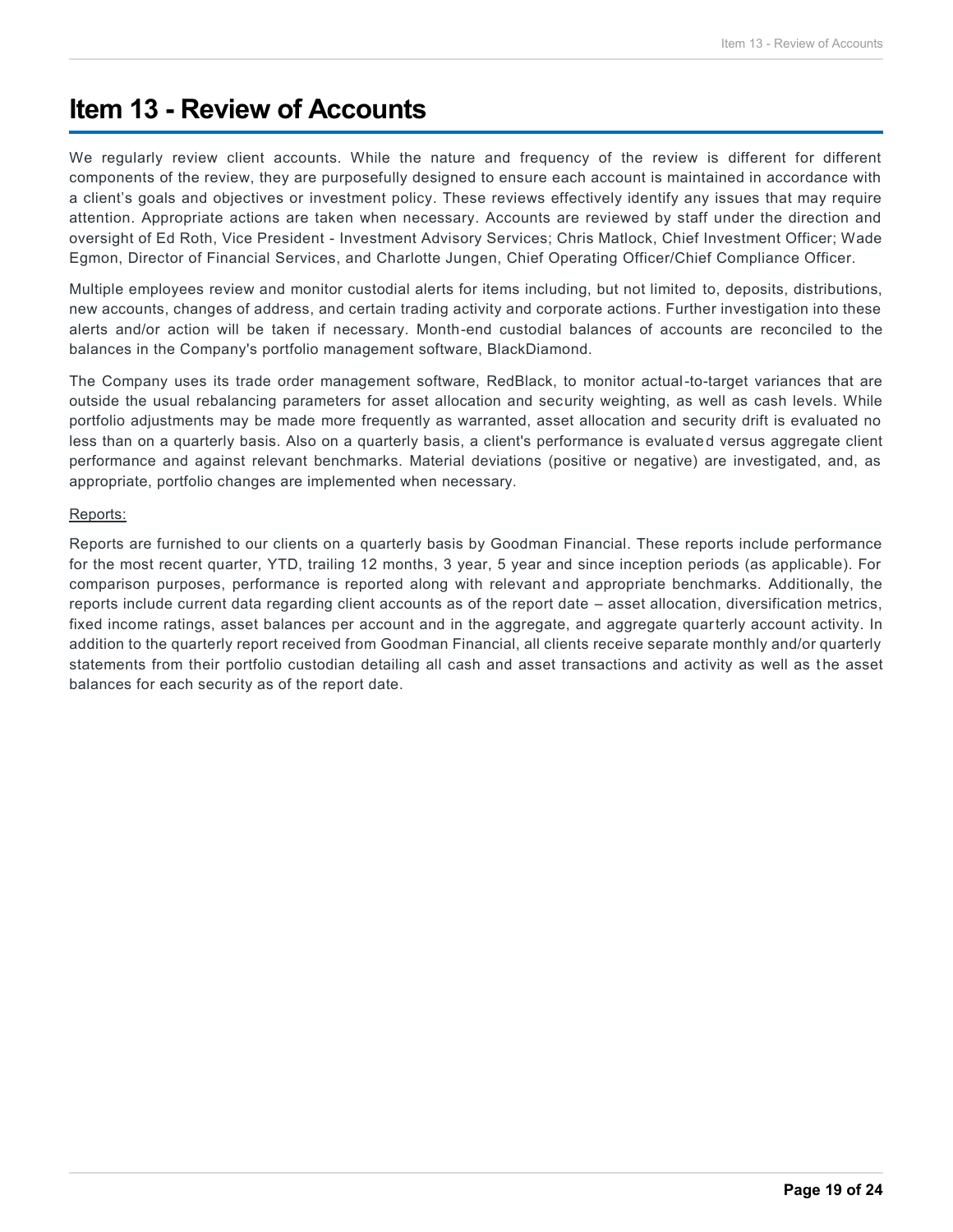# **Item 14 - Client Referrals and Other Compensation**

We are not presently participating in any referral programs; however, from 2003 through 2006 we participated in a fee sharing arrangement where our Firm compensated TD Ameritrade AdvisorDirect for clients that were referred to us. This was for a small number of our clients. Regarding the existing relationship, TD Ameritrade still receives a trailing referral fee as long as the clients referred by that program remain with Goodman Financial.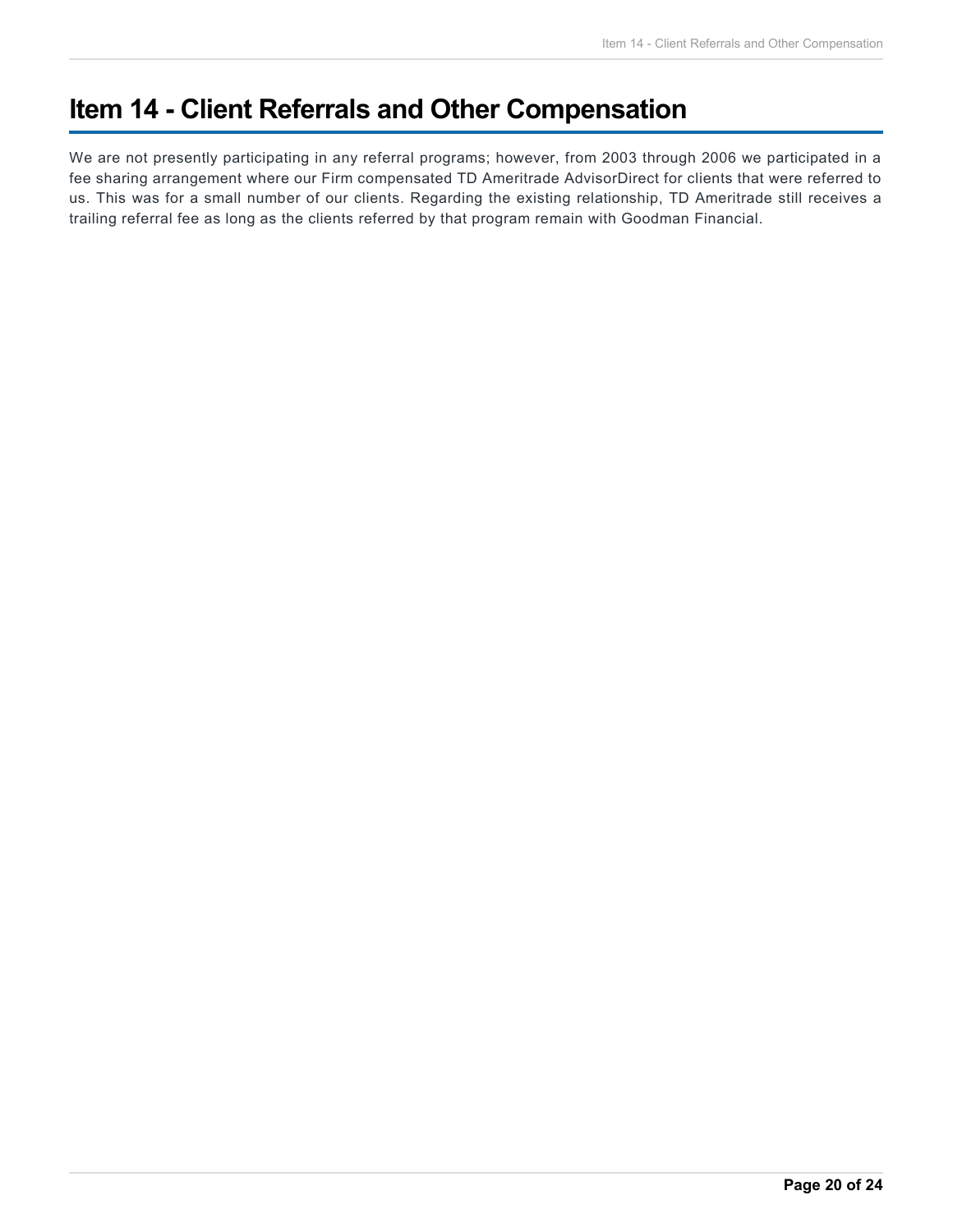# **Item 15 - Custody**

### **Account Custodian**

We do not serve, and have no intention to serve, as custodian of client accounts. Each client must select a custodian and will be required to pay any related custodian fees. Also, clients will incur brokerage and other transaction costs in the course of our management of their accounts. Clients should receive at least quarterly statements from the broker dealer, bank or other qualified custodian that holds and maintains client's investment assets. We urge you to carefully review such statements and compare such official custodial records to the account statements that we provide to you. The account values on our statements may vary from the values shown on custodial statements due to such factors as the timing and posting of dividends, settlement dates for trades, and accrued interest. (This may not be an all-inclusive list.) For example, in accounts which contain individual bonds, we would expect the value on our statement to be higher due to accrued interest on individual bonds being shown on our statements but not on custodian statements.

### **Standing Letters of Authority**

Goodman Financial has been deemed to have custody as a result of some clients providing us with Standing Letters of Authorization ("SLOA(s)") to transfer funds from their account to third parties. In such instances where we act under such a SLOA, it is our internal policy to only initiate the withdrawal when directed by the client to a third party they designate for a designated amount and at a designated time, all of their choosing. Although having custody would typically result in us being required to have a surprise examination, a surprise examination is not required in this circumstance where we are deemed to have custody due to SLOAs as we are relying on the conditions set forth in the No-Action letter issued by the Securities and Exchange Commission on February 21, 2017. Pursuant to the conditions set forth in the No-Action Letter, Goodman Financial confirms that in those situations (1) you provide an instruction to the qualified custodian, in writing, that includes your signature, the third party's name, and either the third party's address or the third party's account number at a custodian to which the transfer should be directed; (2) you authorize us, in writing, either on the qualified custodian's form or separately, to direct transfers to the third party either on a specified schedule or from time to time; (3) the qualified custodian performs appropriate verification of the instruction, such as a signature review or other method to verify your authorization, and the qualified custodian provides a transfer of funds notice to you promptly after each transfer; (4) you have the ability to terminate or change the instruction to the qualified custodian; (5) we have no authority or ability to designate or change the identity of the third party, the address, or any other information about the third party contained in the your instruction; (6) we maintain records showing that the third party is not a related party of Goodman Financial or located at the same address as Goodman Financial; and (7) the qualified custodian sends you, in writing, an initial notice confirming the instruction and an annual notice reconfirming the instruction. Most all of Goodman Financial's clients currently have TD Ameritrade or Charles Schwab serving as their qualified account custodian.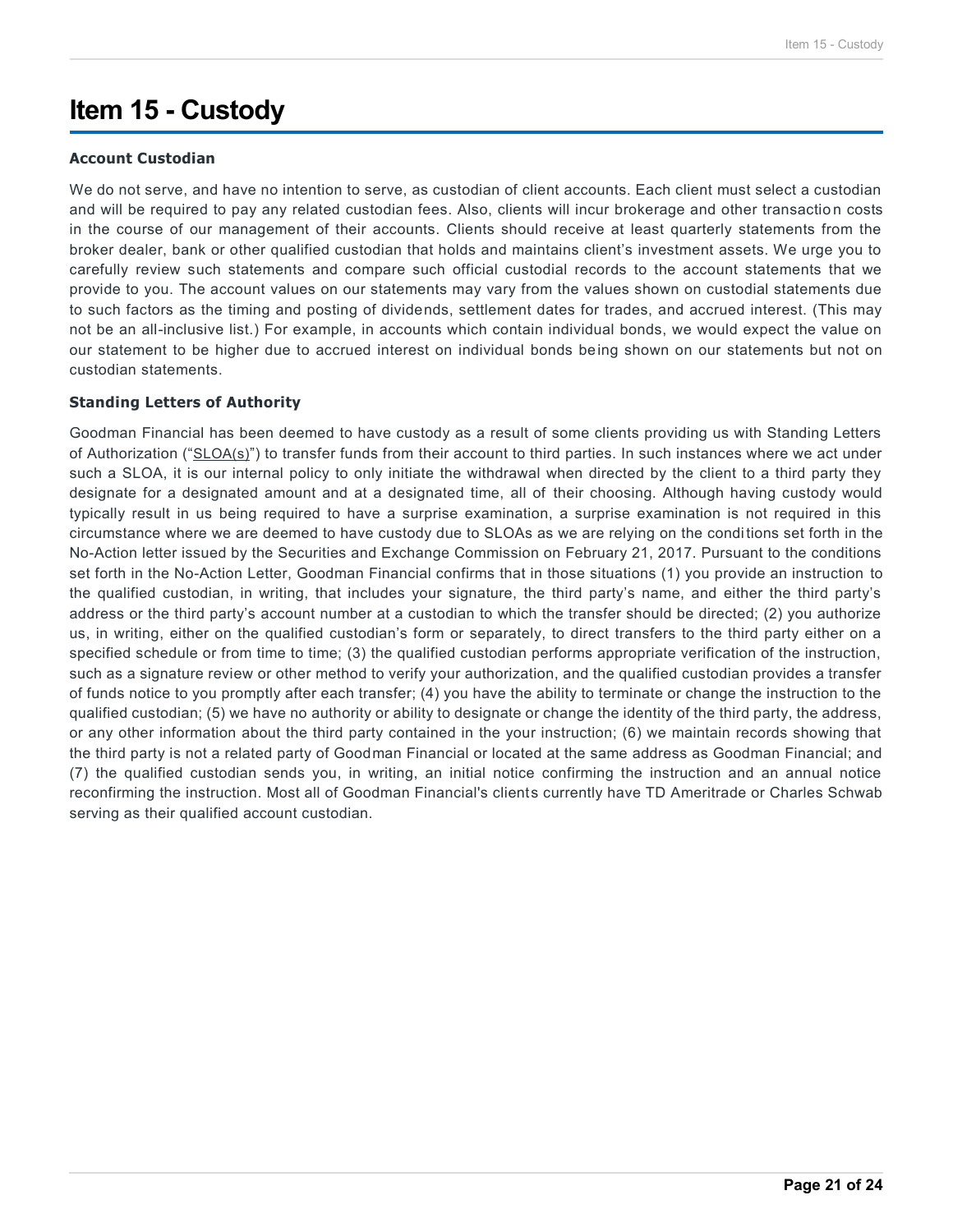# **Item 16 - Investment Discretion**

### *Discretionary Management*

We receive discretionary authority from the client at the outset of an advisory relationship to select the identity and amount of securities to be bought or sold. Such authority is provided in our contract with each client. In all cases, however, such discretion is to be exercised in a manner consistent with the stated investment objectives for the particular client account. Clients can impose investment guidelines or restrictions on investing in certain securities or types of securities, thus limiting the scope of potential investments. When selecting securities and determining amounts to invest, we observe the investment guidelines and restrictions of the client.

### *Wrap Account Management*

We do not participate in wrap account management programs.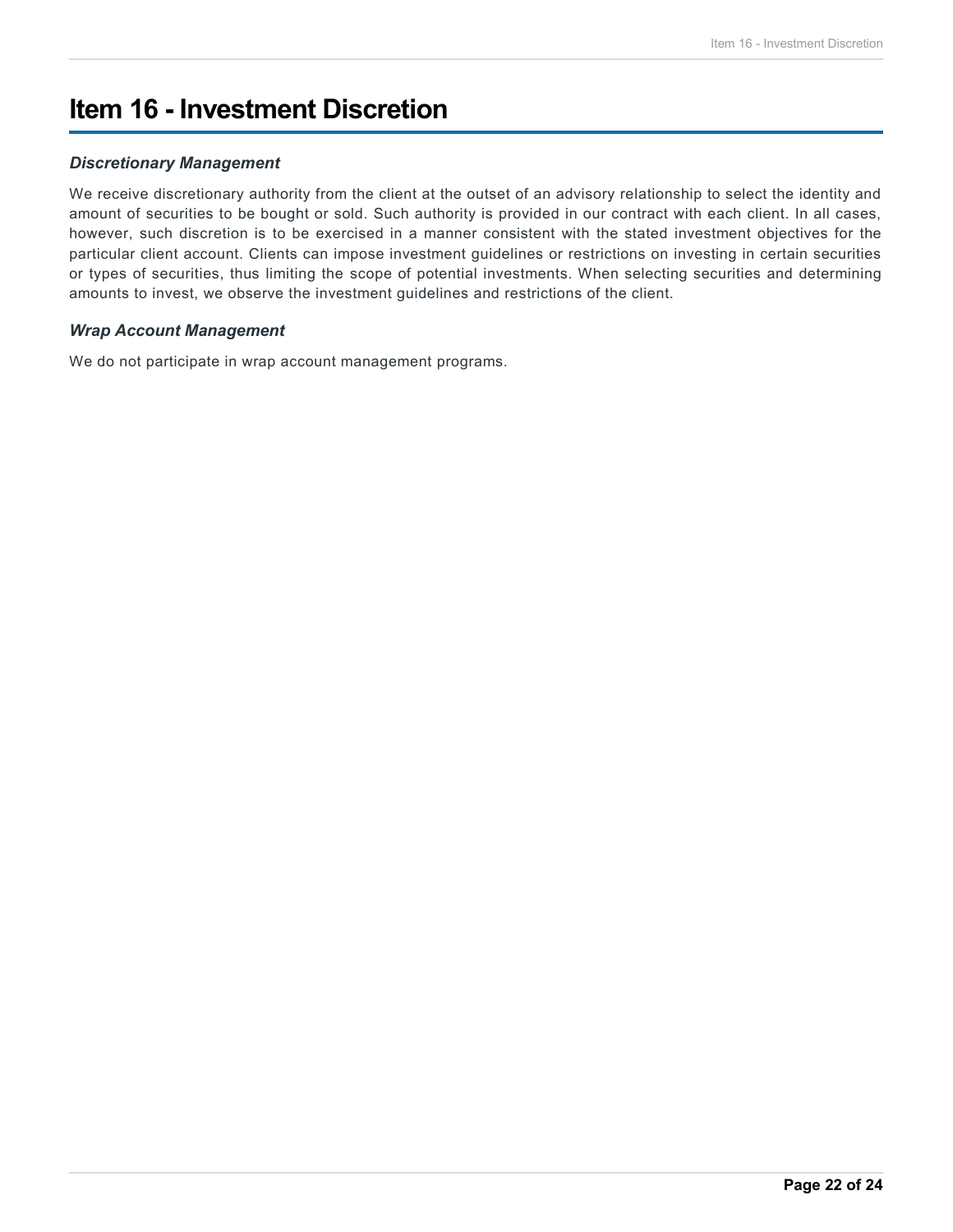## **Item 17 - Voting Client Securities**

Goodman Financial votes proxies on behalf of our clients who have provided us with written authorization to do so. Clients may, however, choose to retain proxy voting responsibility and will receive proxies from their custodian.

Goodman Financial has adopted proxy voting policies, procedures and guidelines designed to vote proxies efficiently and in the best interest of its clients. We seek to identify any material conflicts of interest and to ensure that any such conflicts do not interfere with voting in clients' best interests. Goodman Financial has retained a third -party service provider, Broadridge Investor Communication Solutions, Inc. ("Broadridge"), to provide access to proxy vote recommendations based on the Glass Lewis guidelines and assist with the voting and record-keeping of clients' proxy ballots through the Broadridge ProxyEdge® platform. It is our policy to vote proxies in accordance with Glass Lewis recommendations except in those cases where we believe a different vote would be in the best interest of our clients.

Clients may obtain a copy of Goodman Financial's proxy voting policies and information about how Goodman Financial voted a client's proxies by contacting us.